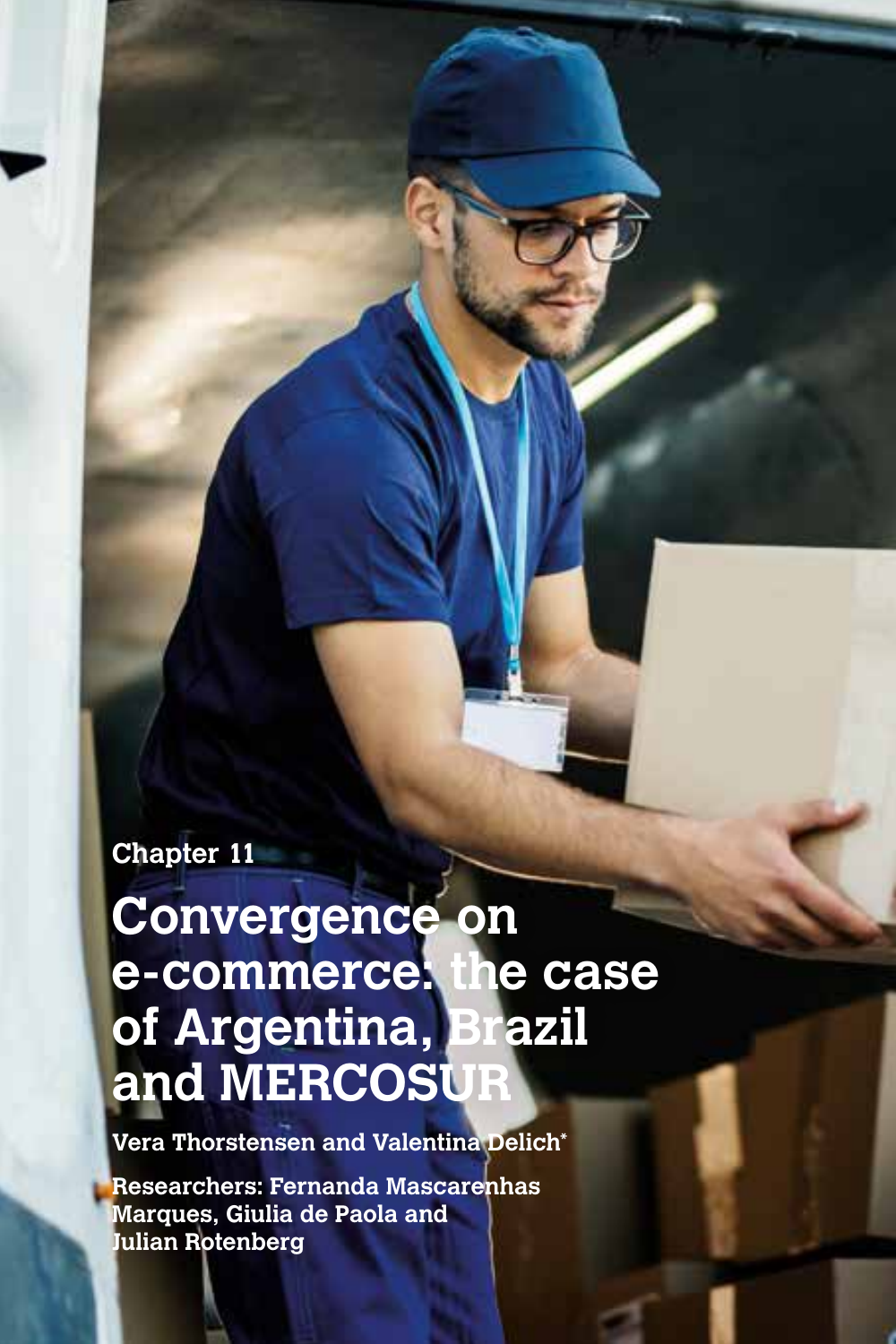



## **Abstract**

E-commerce is growing rapidly in Argentina and Brazil, and in both countries the share of the population participating in e-commerce transactions exceeds the Latin American average. Both countries have established a legal framework for data protection, regulation of the internet, consumer protection, taxation of e-commerce, and contracts and e-signatures. Argentina and Brazil also have submitted proposals for negotiations over the treatment of e-commerce transactions in WTO Agreements, and included e-commerce provisions in free trade agreements (FTAs). However, different approaches to internal regulation of e-commerce and differences in positions in international negotiations indicate diverging regulatory approaches that will increase legal uncertainty and thus constrain investments and market expansion in the sector. An exception is the regulation of data protection, where both countries are following principles laid out in the European Union's General Data Protection Regulation (GDPR). Further negotiations between the two countries over regulatory convergence for e-commerce could best be undertaken through the Southern Common Market (MERCOSUR).

\* The contents of this chapter are the sole responsibility of the authors and are not meant to represent the position or opinions of the WTO or its members.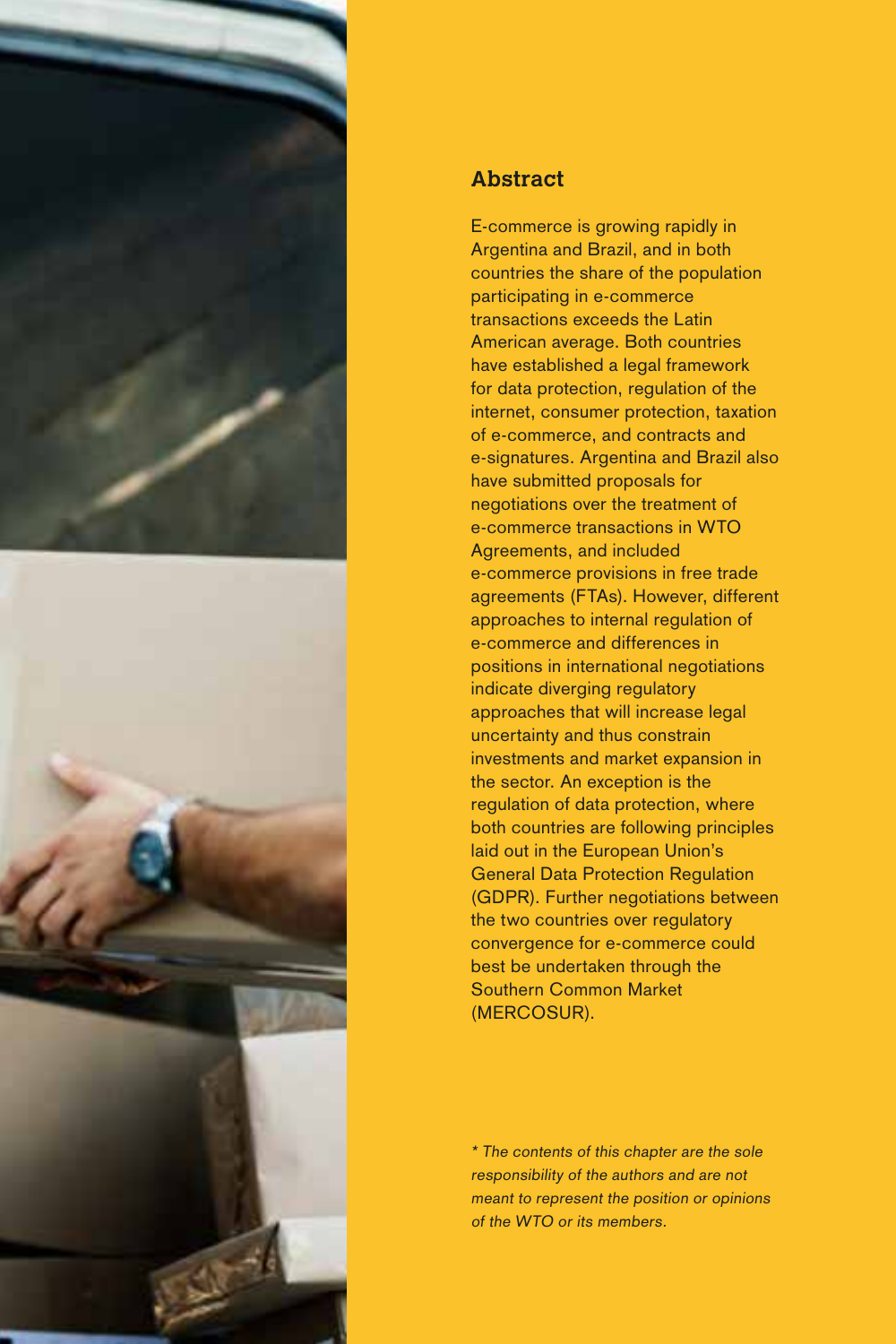The World Trade Organization (WTO) estimates that, in 2016, global e-commerce sales equalled around US\$ 27.7 billion a year (WTO, 2018a, p. 21). Retail e-commerce is around 10 per cent of global retail and is expected to continue growing at double digit rates (SWS Consulting, 2018). Although there is already a set of agreed definitions of what constitutes e-commerce, including its types, main characteristics and problems, and prospects of its measurement, many different approaches are being taken towards its regulation. In fact, e-commerce challenges both domestic and international rules, and it touches different legal dimensions such as data protection, taxation and intellectual property, among others.

At the multilateral level, key issues under negotiation include e-signatures, (free) flow of data across borders, source code disclosure and the destiny of the moratorium on e-commerce customs duties. Different questions have emerged and challenged policymakers: should countries have the flexibility to restrict cross-border data flows? Should the protection of national security and privacy justify exceptions to the free flow of data? To what extent could a country command or interfere in services provided by local servers?

In Latin America, Argentina and Brazil are in a process of intense socioeconomic policy transformation both at the domestic and international levels. Accordingly, MERCOSUR is being reconfigured so as to open itself to negotiate new FTAs, such as MERCOSUR-Canada, revitalizing old

ones, such as MERCOSUR-European Union, and reinforcing the region by converging with the Pacific Alliance.

This chapter reviews the Argentinean and Brazilian e-commerce regulatory frameworks both separately and as part of MERCOSUR. WTO initiatives on e-commerce negotiations are also discussed in order examine the countries' positions and contributions at the multilateral level. However, the main concern here is to introduce the challenges to enhance policy regulatory coherence between the two countries.

In order to address those issues, this chapter examines: (i) the B2C retail market for Argentina and Brazil; (ii) both countries' main regulatory frameworks for e-commerce; (iii) both countries' proposals at the multilateral debate, more specifically, internally in the WTO space; (iv) an overview of MERCOSUR's approach towards ongoing FTA negotiations; and, finally, (v) the prospects and challenges Argentina and Brazil share in improving the regulatory environment in order to strengthen e-commerce.

## **Characterizing the retail e-markets in Argentina and Brazil**

E-commerce transactions can occur either as business-to-business (B2B), business-to-consumer (B2C), consumer-to-consumer (C2C) or consumer-to-business (C2B). Examples of B2C companies include Amazon, Dell, Intel and Mercado Libre. Benefits of B2C e-commerce transactions include better customer service and pricing flexibility, the removal of intermediaries, the enhancement of companies' reputation and the broader reach of the products. Moreover, among the several modes used for e-commerce transactions,<sup>1</sup>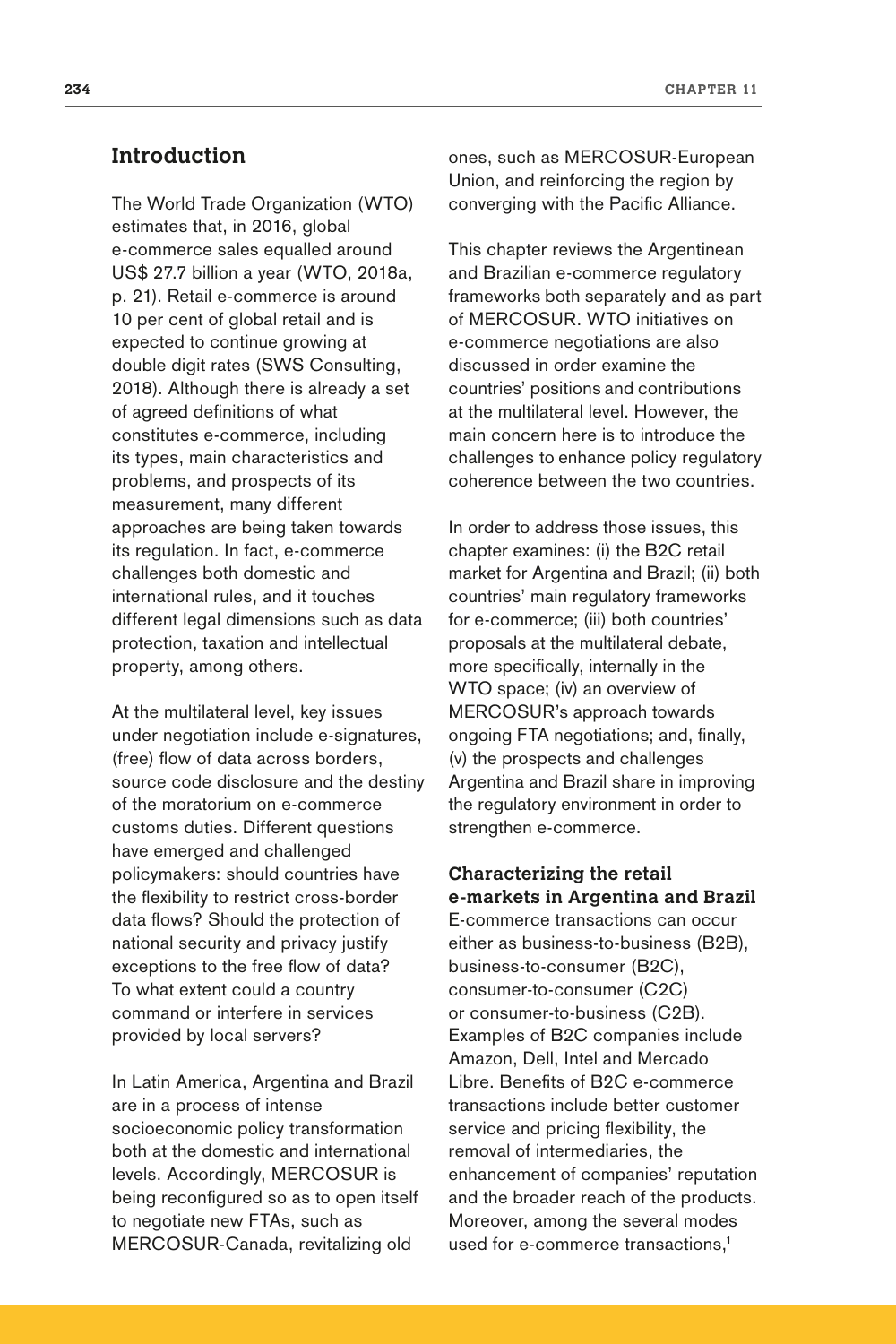it is relevant to distinguish between electronic transactions that occur completely through digital means and those that only rely on digital intermediation.

Although Argentina and Brazil have shown investments in different modes of e-commerce transactions, B2C is still the most representative category in both countries' markets. In 2017, Brazil's e-commerce sales reached US\$ 17.4 billion with 10 per cent annual growth while Argentina achieved US\$ 7.3 billion with 35 per cent annual growth, amounting to a gross domestic product (GDP) share of 0.92 per cent and 1.1 per cent, respectively.

Increases in internet penetration have supported the strong growth of e-commerce in the two countries. Argentina has the highest rate of constant internet users in Latin America (around 71 per cent of its population) and Brazil's internet penetration is around 61 per cent, compared to 59 per cent on average in the region. In addition, both Argentina and Brazil lead the table of active paying customers or accounts (Argentina, 38 per cent; Brazil 37, per cent) (Ecommerce Foundation, 2018).<sup>2</sup>

In addition, the number of digital buyers of goods and services in Brazil was estimated at around 80 million in 2019, which represents 74 per cent of the Brazilian population. For Argentina, the number for 2019 will be around

35.2 million, or almost 80 per cent of the population (Statista, 2019). By now, 54 per cent of all Brazilian internet users have at least once bought goods via online B2C platforms, while in Argentina, due to a higher internet

dissemination among its population, this rate is 90 per cent (ABCOMM, 2018).

Both countries also have firms that are major players in the B2C e-commerce market. The Argentina-based digital marketplace Mercado Libre is Latin America's most popular platform – with 56.3 million unique desktop visitors during May 2018. Amazon sites took a distant second place with 22.4 million visitors, followed by

sites owned by Brazil-based B2W Digital (16.1 million) and Alibaba (11.8 million). eBay rounded out the top five retail sites in Latin America, with 9.5 million visitors (Ceurvels, 2018).

Many e-commerce experts argue that Mercado Libre's success in Latin America relates to its know-how of regional culture in a wide sense – including business culture. Among possible explanations, Mercado Libre "offers technological and commercial solutions that address the distinctive cultural and geographic challenges of operating an online-commerce platform in Latin America" (Mercado Libre, 2018) and also that it "knows the idiosyncrasies of the culture, for now at least, this offers it a clear advantage over Amazon" (Duberstein, 2018).

**"E-commerce challenges both domestic and international rules, and it touches different legal dimensions such as data protection, taxation and intellectual property, among others."**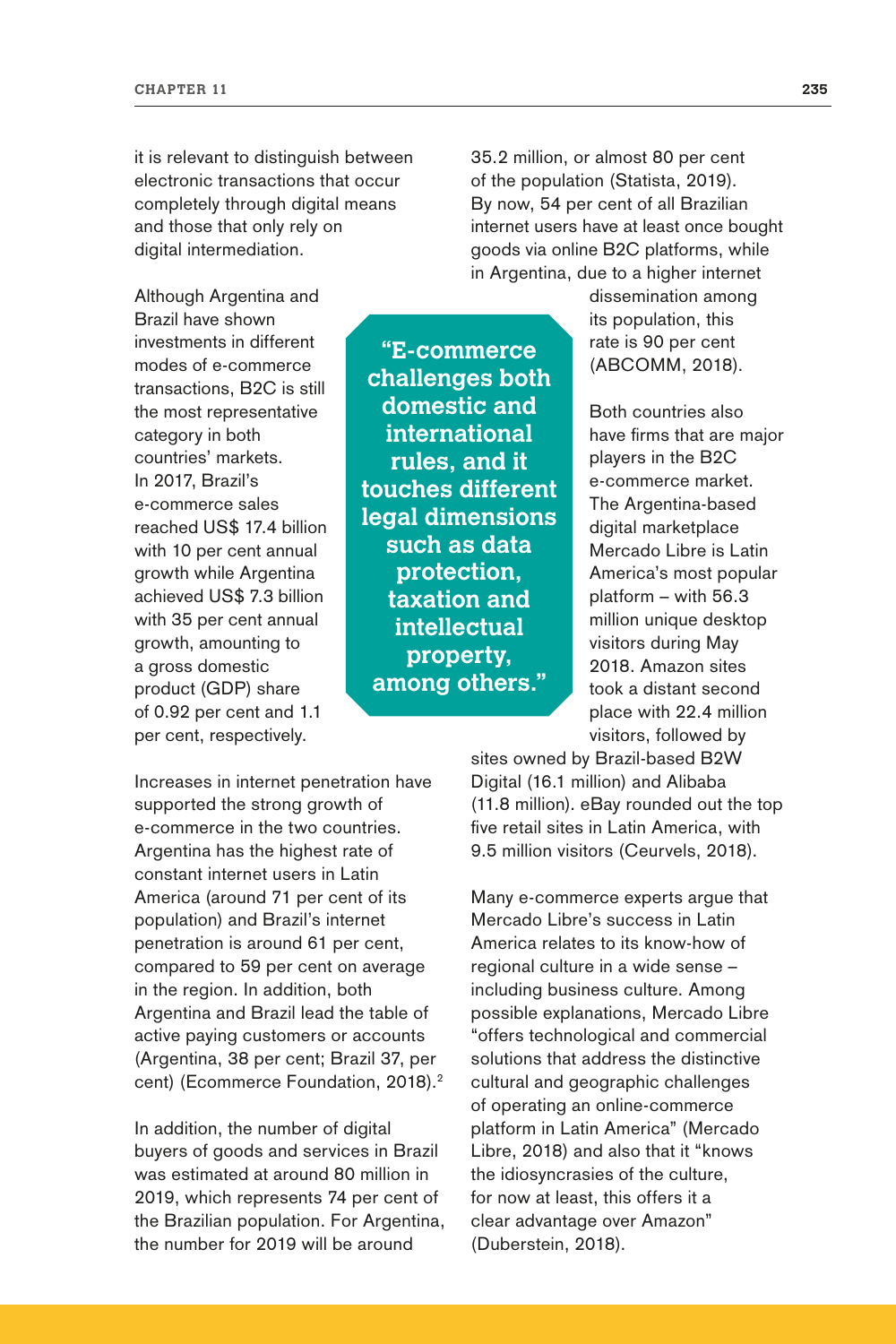In turn, the Brazilian giant B2W group is the largest online retailer in Brazil and the sixth largest retailer in the country. Operating in several different fields of e-commerce, the companies under its umbrella include Americanas.com, Submarino and Shoptime. In 2016, B2W increased its gross merchandise value (GMV) by 10.6 per cent to US\$ 4.04 billion, an increase of almost US\$ 386,000 in absolute terms. Alone, B2W accounts for 26.2 per cent (B2W, 2017) of the entire Brazilian e-commerce market (UNIDO, 2017).

It is important to highlight that, due to emerging e-commerce markets in countries where a significant share of the population does not own a credit card or even a bank account, companies have developed alternative payment types. In Argentina and Mexico, some online retailers offer cash on delivery (COD) as an option, while in Brazil, the boleto bancário (a printable, bar-coded invoice that can be paid online or offline) plays a similar role (UNIDO, 2017).

The main payment method chosen by Brazilian consumers in 2018 was credit card, because they can take advantage of instalment payments (Ebit, 2019). In Argentina, 77 per cent of payments are made through credit cards, 18 per cent in cash, 1 per cent by debit cards and 4 per cent by other methods such as bank transfers and digital wallets. Payment in multiple instalments is also common in Argentina: 70 per cent of shoppers used an instalment plan in their last e-commerce purchase, according to a 2018 CACE Report (Worldline, 2019).

As for consumer tastes and habits in B2C e-commerce, the top-selling

segments by order in Brazil for 2017 were fashion and accessories (14.2 per cent), followed by health and cosmetics (12 per cent) and household appliances (10.8 per cent). However, the topselling segments by financial volume were telephones (21.2 per cent), followed by household appliances (19.3 per cent) and electronic devices (10 per cent) (SBVC, 2018).

In Argentina, CACE estimates that in 2018 the leading segments were tickets and tourism (28 per cent) and electronics (18 per cent). Measured by billing, the top five leading products were international air tickets, hotels, domestic air tickets, TV and tourism packages (CACE, 2018).

#### **Regulatory framework**

Functioning infrastructure services and an appropriate regulatory structure are important for the development of e-commerce. Relevant infrastructure services would encompass a structure guaranteeing access to internet, broadband quality, logistics (including customs and postal services) and payment systems. The regulatory structure should include a framework of rules on e-contracts, taxation, and consumer and data protection, among other areas. This section explores those topics that are relevant to regulatory concerns.

#### Contracts and e-signatures

Provisional Measure no. 2,200-2/2001 created the Brazilian Public Key Infrastructure (ICP-Brasil) with the plan of ensuring legal recognition of the authenticity, integrity and validity of electronic documents, as well as the performance of secure electronic commercial transactions. This is known as digital signature, once the authentication procedure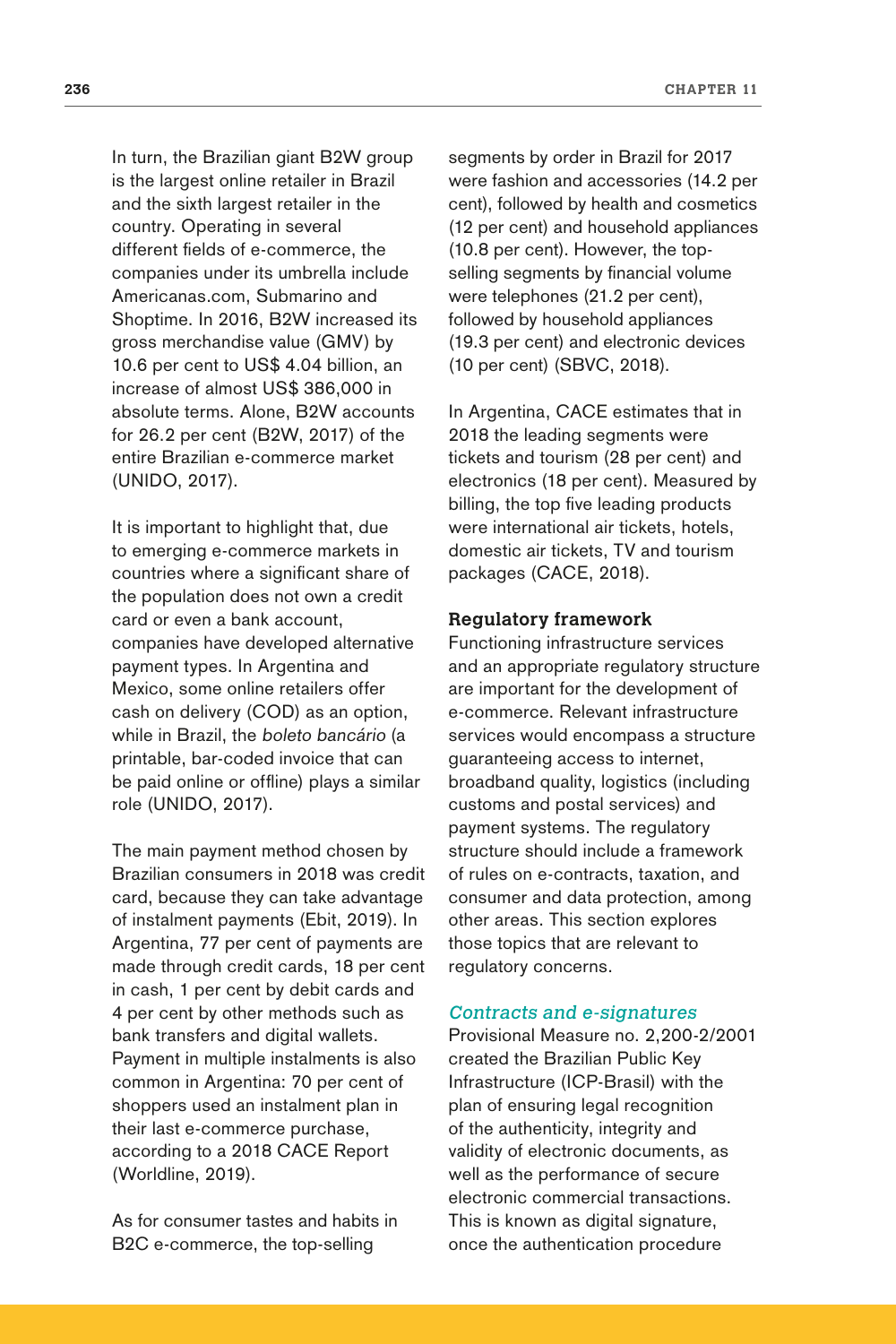is done under ICP-Brasil accreditation chain and is based on ICP-Brasil method of certification.

The Management Committee of ICP-Brasil is responsible for setting out the rules on the offering of electronic certification services. Documents issued using certificates approved by ICP-Brasil are presumed authentic and true, unless proved otherwise. However, documents certified by other means, or not certified, are still valid, but they are not presumed authentic.

In Argentina, the Civil and Commercial Code (CCC) regulates contracts and acknowledges the possibility of using digital means to create and sign them. Both electronic and digital signatures are regulated through the Digital Signature Law (DSL), Law no. 25,506/2001.

The Law defines two forms of signatures. First, there are e-signatures, understood as a set of data linked with other electronic data used by signatories to prove their identity. However, an e-signature does not have the enforceability of a signed document, as it lacks the requirements to be recognized as a digital signature. Therefore, anyone who is questioned about the validity of an electronically signed document bears the burden of proving its authenticity. Second, the Law defines digital signatures as the result of the application of a mathematical procedure that requires information known only to the signatory. A digital signature must be verified by a third party, including administrative authorities, and has a stricter legal framework under the DSL. Unlike with e-signatures, digital signatures are

sufficient when handwritten signatures are required by law, as long as they are accompanied by a digital certificate permitted by a state-approved certifying authority.

At the MERCOSUR level, Resolution GMC no. 22/2004 created a digital signature for certifying copies of documents issued by MERCOSUR's secretariat. MERCOSUR Resolution GMC no. 34/2006 established guidelines for mutual recognition agreements on digital signature among members. In addition, MERCOSUR Resolution GMC no. 37/2006 provides that electronic documents, electronic signatures and advanced electronic signatures in MERCOSUR documents are admitted with the same effect as signed hard copies. Finally, according to Decision 11/19, MERCOSUR members will have mutual recognition of digital certificates, including tax, customs and contract documents. However, Decision 11/19 has not entered into force since it requires at least two National Parliaments to ratify it, which has not happened yet.

#### **Taxation**

In Argentina, importers of goods and services must pay the same local taxes that are levied on nationals. Such payment is due at the time of the goods and services' "entry into the country for consumption", where the value added tax (VAT) must be paid, which does not amount to a customs duty.

Accordingly, Argentinean Law 27,430/2017 establishes the application of VAT on digital services when they are used or exploited in the territory of Argentina, which is proved by the existence of: (i) the IP address of the device used by the customer or SIM card country code; (ii) the billing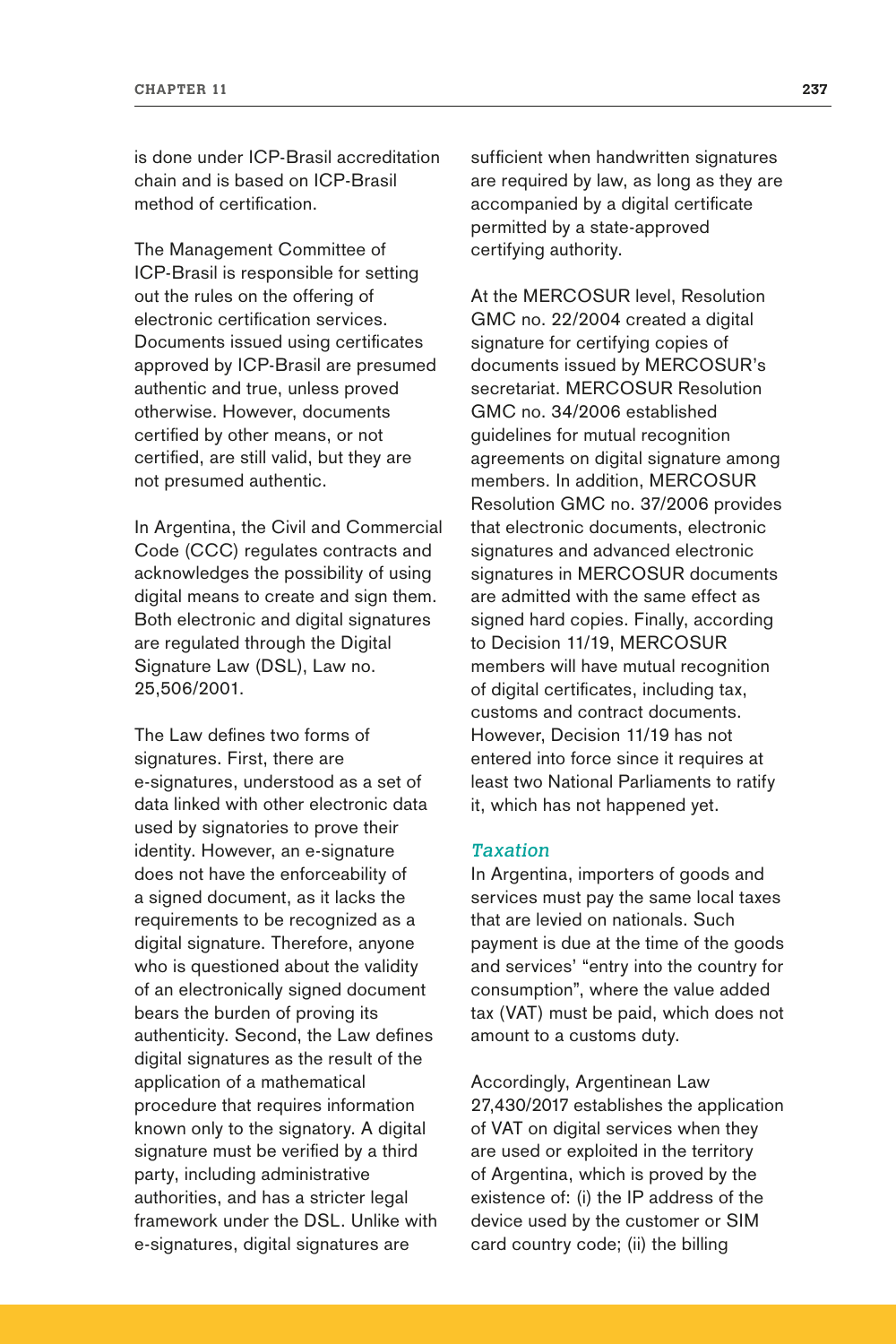address of the customer; or (iii) the bank account used for the payment and the billing address of the customer provided by the bank or by the financial institution that issues the credit or debit card with which the payment is done.

It is noteworthy that, between 2004 and 2019, the software industry in Argentina had a special tax regime for national direct taxes: it allowed companies to apply a percentage of the employers' legal contributions to the payment of national taxes and also to reduce the income tax due every fiscal year up to 60 per cent (Law 25,922/2004). At a national level, however, fiscal incentives for e-commerce, which also include incentives for software but are not limited to it, are modest; they equal only 0.0021 per cent of Argentina's GDP and remain much smaller than other fiscal incentives, for instance, those for small and medium-sized enterprises (SMEs) (0.026 per cent of the GDP) (CESSI Argentina, 2018, p. 6). In respect to tax services' exports, in January 2019 and for two years, a general tax at 12 per cent on services' exports. As for SMEs, they are exempted if their exports are less than US\$ 600,000 per year (and if they export more than US\$ 600,000 a year they pay 12 per cent over only what exceeds US\$ 600,000). The norm considers services exports any service done in Argentina and onerous that is used and/or consumed abroad (Decree 1201/18, article 3).

In Brazil, the tax on e-commerce goods differs from the tax on e-commerce services. For goods, it is a state-level tax (Tax on Operations related to the Circulation of Goods and Services of Interstate and Inter-Municipal Transportation and Communication

Services (ICMS)), while services are taxed at the municipal level (Tax on Services (ISS)).

There is also an Integrated System for Payment of Taxes and Contributions of Micro and Small Companies (Simples Nacional), which is an optional tax system that collects simultaneously municipal, state and federal taxes. It is a simpler and lower tax rate system calculated on gross revenues.

According to the United Nations Industrial Development Organization (UNIDO), taxes are among the most complex and challenging issues to resolve in Brazil: they are high and numerous, significantly increasing firms' overall costs. Duties, taxes and fees can double the original price of a product, and can vary considerably depending on product category. It is estimated that when opening a company, entrepreneurs pay 67 per cent of their profit in tax (EOS Intelligence, 2013).

## **Consumer protection**

Argentina and Brazil have an extensive patchwork regulation system protecting consumers' rights. Both countries have a federal law addressing consumers' rights: the Code of Consumer Defense (BCCD) in Brazil and the Law of Consumer Defense (LDC) in Argentina. These laws mainly regulate consumer protection, standards of conduct, fair practices of information disclosure, penalties and liabilities.

Under both Argentinean and Brazilian laws, the relationship between supplier and consumer is considered uneven due to the asymmetry of the product or service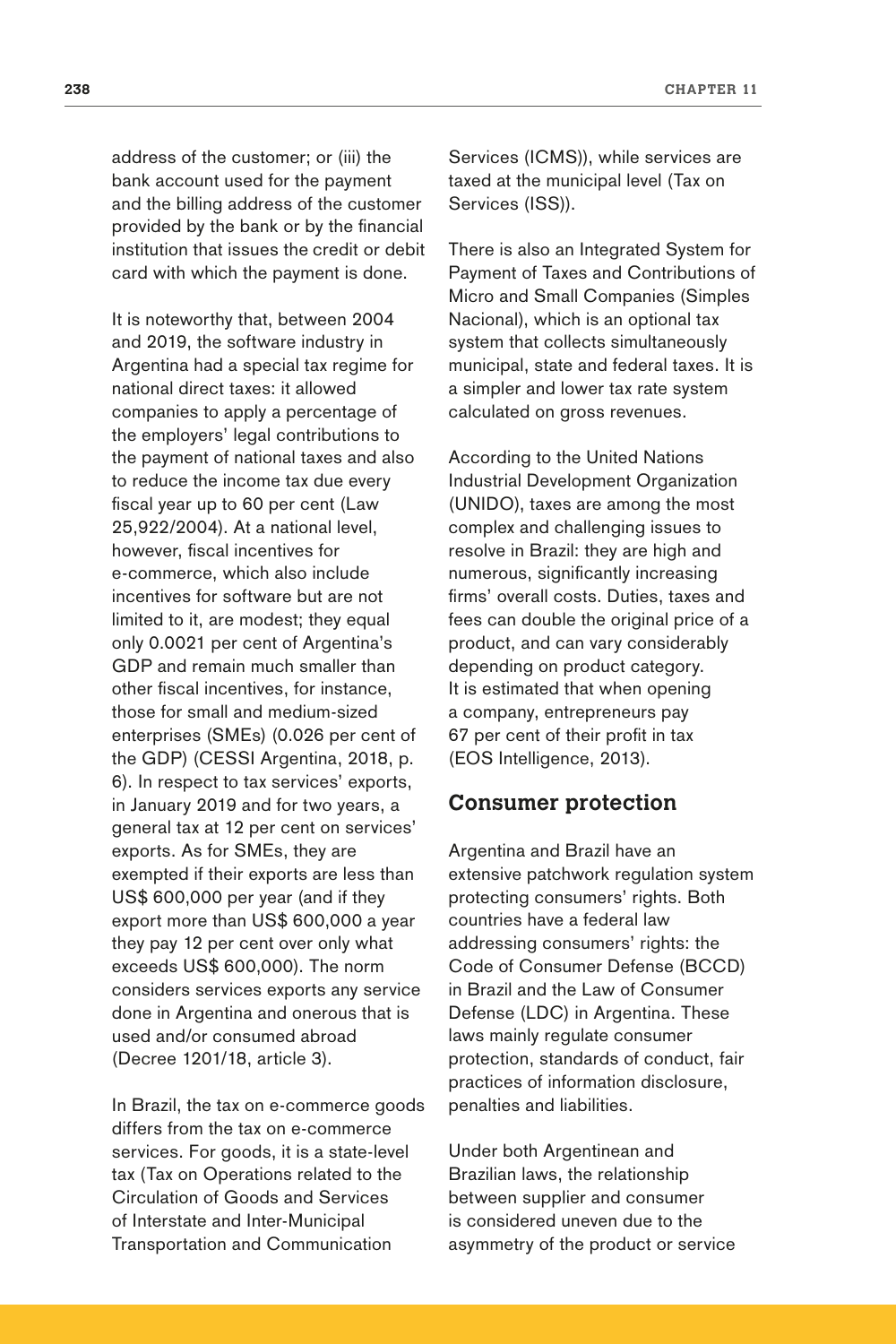provided, which places the consumer in a disadvantaged position in comparison with the supplier.

It is important to highlight that, although both countries have extensive laws protecting consumers, these laws do not have specific rules for e-commerce. Rather, the rules governing e-commerce are framed in the same way as the rules governing door-to-door sales. In Brazil, this can cause insecurity for entrepreneurs, since legal discomfort may arise from

BCCD rules in case of bad faith of consumers and regarding the right of return within seven days of receipt. In Argentina, "in theory, the same protections apply to consumers on the electronic market; however, in practice, the protections can be difficult to enforce. In e-commerce, transactions are often fast-paced, increasing

the possibility of deception. Issues also arise in regard to the formulation of contracts and what constitutes a legally enforceable agreement" (Stile and Fernandez, 2016).

In terms of liability, Argentina and Brazil apply strict liability when the buyer is the end-user or consumer. Argentina's LDC establishes that, when damages arise from a risk or a defect of products or services, strict and joint liability of the whole supply chain – including anyone using a brand or trademark of the product or service – shall apply. Similarly, Brazilian law establishes that the consumer shall demonstrate only the cause-effect relation between the

damage caused and the action or omission of the supplier. And if the damage was caused by several suppliers, all of them are considered liable. A strict liability regime rebalances the legal relationship between consumers and suppliers.

Finally, the regime of consumer protection was harmonized through MERCOSUR after its members adopted: (i) Resolution no. 21/04 addressing consumers' rights to information in commercial transactions

**"Functioning infrastructure services and an appropriate regulatory structure are important for the development of e-commerce."** made through the internet; (ii) Resolution no. 104/05 providing that infringements occurring in internetderived transactions will be addressed in accordance with the Consumer Protection Law; (iii) Resolution no. 45/06 addressing consumer protection and deceptive advertising; and (iv) Resolution no. 10/96

on the international jurisdiction in cases involving consumer relations.

#### **Internet regulatory framework**

Both Argentina and Brazil have enacted regulations on civil rights on the internet. The Brazilian Civil Rights Framework for the Internet (Marco Civil da Internet, in Portuguese), Federal Law no. 12,965/2016, sets the main rules governing net neutrality, privacy, freedom of expression and providers' civil liability.

Argentina's Digital Law, Federal Law no. 27,078/2014 (Ley Argentina Digital, in Spanish), regulates mostly net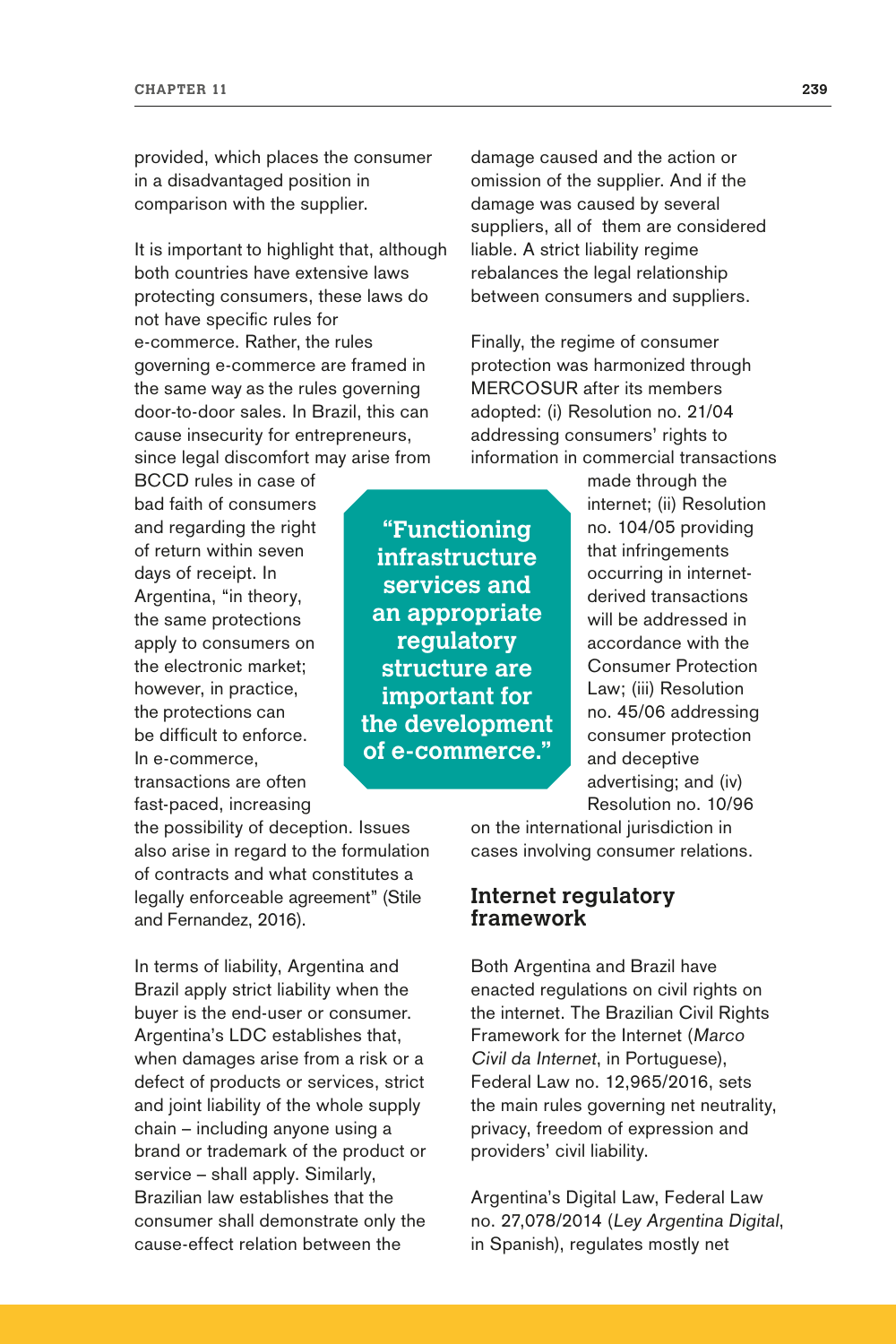neutrality and privacy. In Argentina, freedom of expression is defined in the Constitution as "to publish ideas in the press, without prior censorship" with the status of a fundamental right. However, Decree no. 1,279/1997 extended the meaning of "press" to the internet as well.

The Digital Law guarantees each user the right to access, use, send. receive or offer any content, application, service or protocol through the web without any restriction, discrimination, blockage or interference. Information and communications technology (ICT) service providers cannot block or restrict the use, sending or reception of any content in the transmission of information (traffic shaping), except in the event of judicial order. Internet service providers (ISPs) cannot set prices on internet access based on the content or services to be used or restrict, by their own will, the user's right to use any software or hardware to access the internet. Jurisprudence has built case law with respect to cases in which the intermediary service providers must retire uploaded content without judiciary intervention, e.g. removing child pornography.

In Brazil, there are only two legal exceptions in which ISPs are authorized to treat data packets differently over the internet: (i) where technical requirements are essential to the adequate provision of services and applications; and (ii) for emergency services. Technical requirements are understood as measures seeking to address internet security issues, such as restricting sending massive amounts of messages (spam), stopping denial of service attacks and addressing network congestion. Possible

measures restricting net neutrality in cases of emergency services can occur to guarantee communication among and with emergency service providers, and when necessary to communicate to the population in case of a disaster, emergency or public calamity. In these scenarios, communication must be free of charge.

Both in Argentina and Brazil a provider may be held responsible and may have to take down specific content if, after receiving a specific court order, it does not remove the content (within its technical capabilities) by a set deadline. In such cases, the provider will be liable for damages. In Brazil, in the case of unauthorized content containing nudity or sex of a private nature, the content is subject only to a notice and takedown procedure, not necessarily requiring judicial order.

#### **Data protection**

Argentina and Brazil are taking steps to adapt their regulations to a data protection framework inspired by the European Union's GDPR. While Brazil has only recently created a framework for data protection, Argentina launched its first law for processing personal data in 2000 (Law no. 25,326/2000, Personal Data Protection Law (PDPL)).

In Brazil, "Lei Geral de Proteção de Dados" (LGPD), the country's general data protection law, establishes rules on: (i) the legal bases for processing personal data, sensitive personal data and children and teens' personal data; (ii) termination of data subjects; (iii) data subject rights; (iv) processing of personal data by public authorities; (v) accountability; (vi) international transfer of data; (vii) security and secrecy of data; (viii) good practice and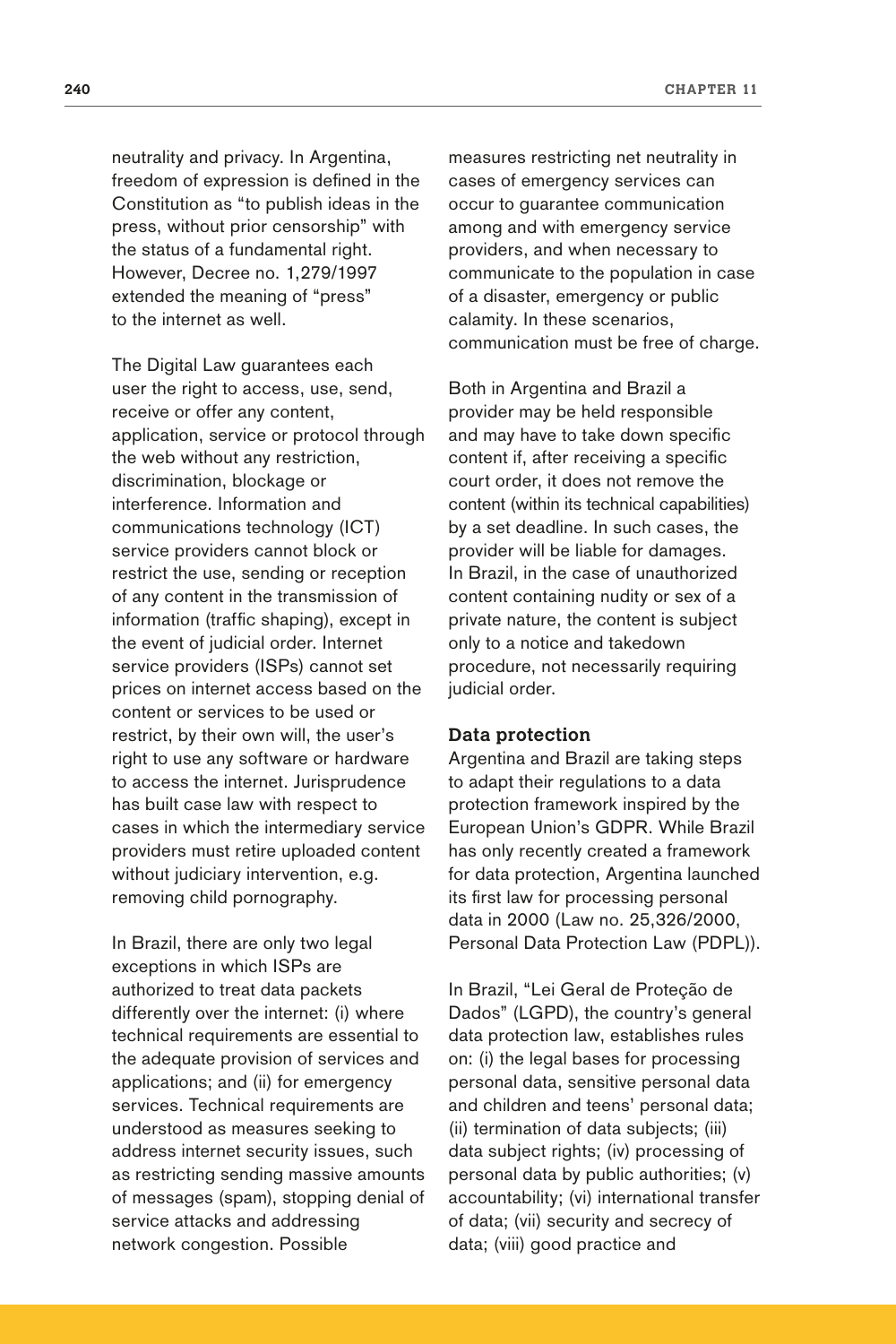governance; (ix) administrative sanctions; and (x) other more specific rules regulating these topics. The Law has a multi-sectoral application for the private and public sectors.

LGPD and PDPL reflect a broad concept of personal data, comprising the information related to an identified or identifiable individual. Moreover, the concept of sensitive personal data is defined in both countries as a specific individual's data about racial or ethnic origin, religious belief, public opinion, union affiliation, philosophical or political organizations, and health or sex life, as well as an individual's genetic or biometric data.

Accordingly, both countries established basic rights that provide: (i) the right to access and rectify personal data; (ii) the right to amend, delete or cancel provided personal data; (iii) the right to oppose data processing; and (iv) the right to information and explanation about a particular use of personal data. The LGPD, as well as the bill in discussion in the Argentinean Congress, goes further by specifying the right to data portability, which allows not only the right to request a copy of one's data, but also to have the data provided in an interoperable format, which aims to facilitate the transfer of that data to other services, even to competitors' services.

With regard to the liability regime in Brazil, the "controller" (legal person responsible for the decisions on how data should be processed) and the "processor" (legal or natural person responsible for processing data under the controller's instructions) can be jointly liable for information security incidents, improper and unauthorized

use of the data or for non-compliance with the law. In this regard, the clear definition of the roles played by the controller and the processor under contractual terms is paramount to set the limits of liability. In addition, when no violations of LGPD are found, the liability of the processor may be limited to its contractual and information security obligations.

The role of the Brazilian Data Protection Authority (ANPD), created by Provisional Measure no. 869/2018, is to ensure the protection of personal data, by monitoring and applying sanctions when facing a violation of LGPD, and requesting information, whenever necessary, from the controllers and processors who carry out personal data-processing operations. To the same extent, Argentina's Agency of Access to Public Information, created by Decree no. 746/2017, functions with autonomy under the President's Chief of Staff Office. If data is obtained or transferred inconsistently with PDPL, database controllers and processors may face sanctions, including warnings, suspensions, fines, or closure or cancellation of the file, register or database, without prejudice to any applicable civil or criminal liability. Moreover, the bill in discussion in the Argentinean Congress includes requirements for notification of mandatory non-compliance.

Argentina's Congress is considering legislation to: (i) limit the concept of "data subject" to natural persons only by excluding legal entities, and revise and refine the concepts of "database", "personal data" and "sensitive data"; (ii) include accountability obligations and remove the database registration requirement; (iii) acknowledge the right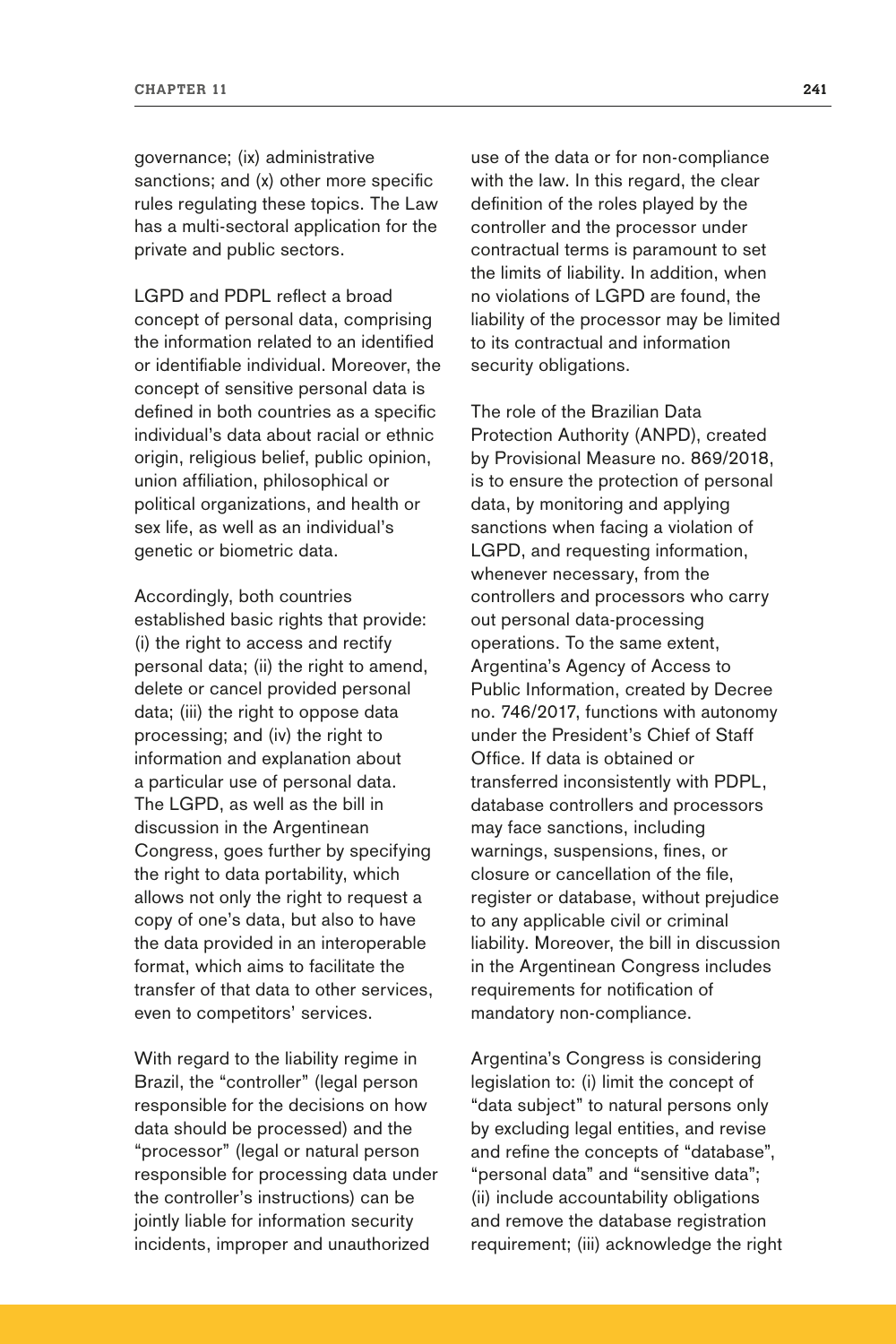to be forgotten and of data portability; (iv) develop rules for sensitive data, background checks and minors' consent, which are more extensive than for other data; (v) establish a duty of notification of data breaches and require an impact analysis in cases where the data processor intends to treat data differently from its original purpose; and (vi) determine the duty to appoint a data protection officer in the case of sensitive data being processed as a principal activity, for public agencies or when big data activities (such as data mining and data analytics processes) are involved.

## **Argentina and Brazil at the multilateral debate**

The discussions on e-commerce at the WTO started as early as 1998, with the creation of the Work Programme on Electronic Commerce to examine all e-commerce-related issues. Although the Work Programme contributed to the consideration of e-commerce within the Organization, discussions did not lead to the creation of a WTO Agreement. As a result, e-commerce chapters were negotiated in some FTAs.<sup>3</sup>

In 2017, at the 11th WTO Ministerial Conference, a group of WTO members agreed to initiate an exploratory work committee on negotiating an e-commerce agreement.4 In 2019, at the World Economic Forum, a Joint Statement concluded by 76 members confirmed their intent to start negotiations with the participation of as many WTO members as possible.<sup>5</sup>

Most of the proposals are concerned with custom duties, data protection and server localization, international

transfer of data, e-signatures, consumer protection, unsolicited commercial messages, ISPs and platforms' liabilities. The main areas of disagreement concern market access (Canada, the European Union, Japan and the United States would like to widen the extent of the WTO Information Technology Agreement (ITA) and deepen commitments on services, telecom and financial services) and the moratorium issue (China, the European Union and the United States would like to make it permanent while India and South Africa are concerned about the fiscal effect of such a moratorium).

Argentina and Brazil have engaged in the debate by submitting proposals to the General Council and by participating in two collective proposals.<sup>6</sup>

In the Communication from Argentina, Brazil and Paraguay (JOB/GC/115), the three countries proposed rules on e-signatures based on MERCOSUR Resolution GMC 37/06. In a second Joint Proposal, Argentina and Brazil (only) sought to enhance the effectiveness of copyright rules in the digital environment, focusing on: (i) transparency; (ii) jurisdiction; and (iii) the balance of rights and obligations. One main goal is to improve transparency in order to reduce asymmetries of information between intermediaries and artists, bringing to light the rules used for calculation of royalties, notably as regards modes of exploitation, revenues generated and remuneration due. To curb the practice of international forum shopping to find the most favourable jurisdiction, the countries proposed that jurisdiction be determined based on the applicable legislation from where the content is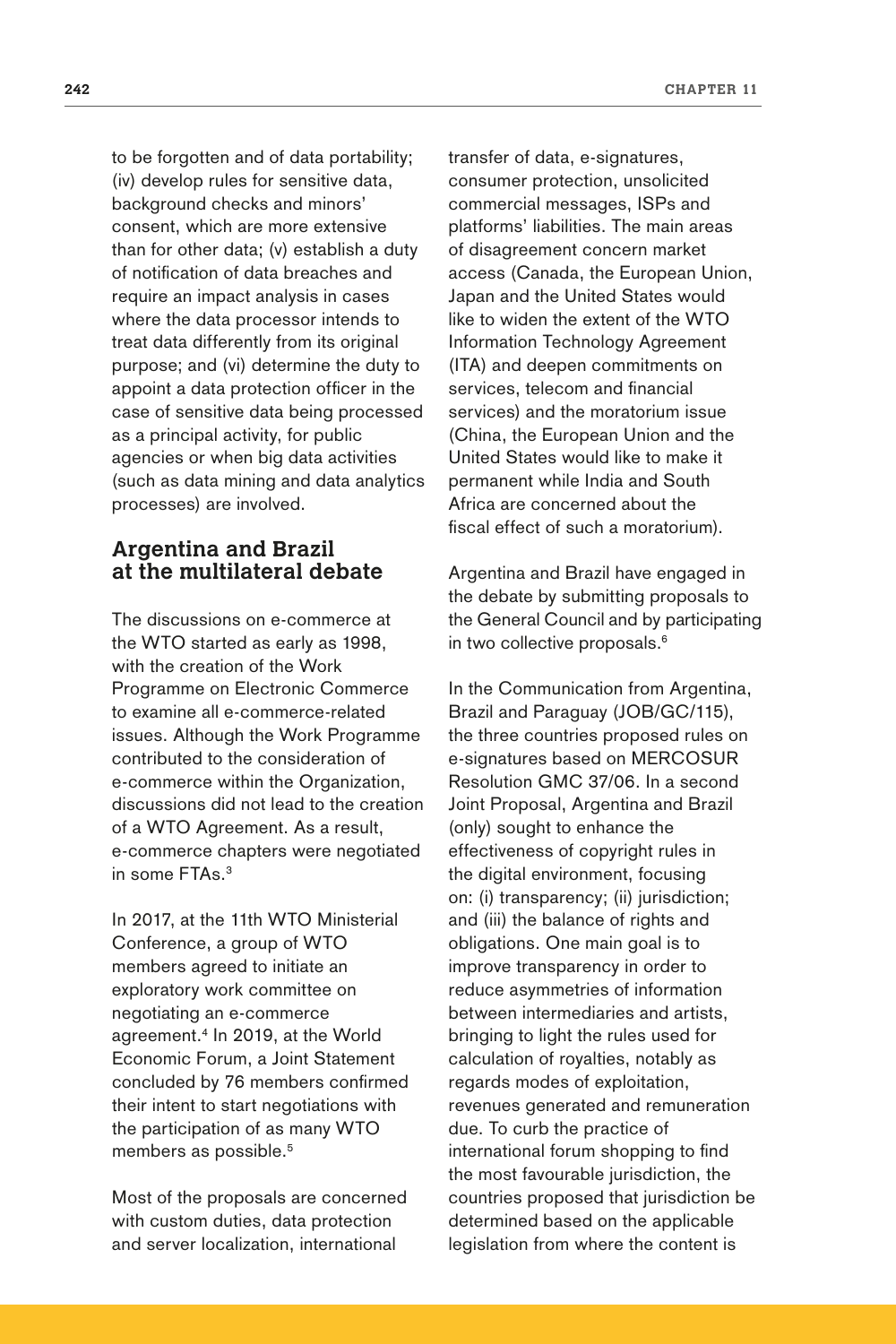accessed. On the balance of rights and obligations, it was proposed that Article 13 (Limitations and Exceptions) of the Agreement on Trade-Related Aspects of Intellectual Property Rights (TRIPS Agreement) should be extended to the digital environment.

Argentina was part of a collective communication (with Colombia and Costa Rica) that highlighted the following topics: (i) regulatory issues, including the right to implement measures for the protection of individuals' privacy and for the security and confidentiality of information; (ii) specific commitments in

e-commerce-enabling infrastructure sectors; and (iii) progress regarding the interests of developing countries and LDCs in relation to promoting connectivity and bridging the digital divide (WTO, 2018b).

Brazil, in turn, has submitted four documents covering more specific issues related to digital trade.<sup>7</sup>

First, Brazil proposed a definition of digital trade as "the production, distribution, marketing, sale or delivery of goods and services by electronic means". On specific issues, Brazil proposed the following topics: (i) electronic contracts, electronic signatures and digital certification; (ii) unsolicited commercial communications; (iii) taxation; (iv) competition; (v) consumer protection; (vi) cross-border transfer of information by electronic means; (vii) personal data protection; (viii) cybersecurity; (ix) copyrights; and (x) jurisdiction.

Regarding electronic contracts, electronic signatures and digital certification, Brazil suggests that these instruments should have their legal effect founded on objective methods of validation (which could be done based on performance standards certified by authorities), thus preventing their legal effect from being questioned solely due to their electronic form.

In terms of consumer protection, the focus is on rules addressing the protection of consumers from deceiving commercial practices, for which Brazil encourages the

**"The discussions on e-commerce at the WTO started as early as 1998, with the creation of the Work Programme on Electronic Commerce."**

use of alternative dispute resolution mechanisms. In addition, consumers should be able to avoid receiving unsolicited commercial messages, which means that electronic commercial messages should only be sent upon consent.

Brazil also proposes that relevant international principles and

guidelines should be the basis for a legal framework on data protection, especially to guarantee that individuals are able to pursue remedies in case of violation of their personal data.

With respect to the cross-border transfer of information through electronic means, restrictions or conditions on such transfer could be adopted only when pursuing a legitimate policy objective. Although the definition of legitimate policy objective remains open, Brazil suggests a comprehensive list of categories, such as measures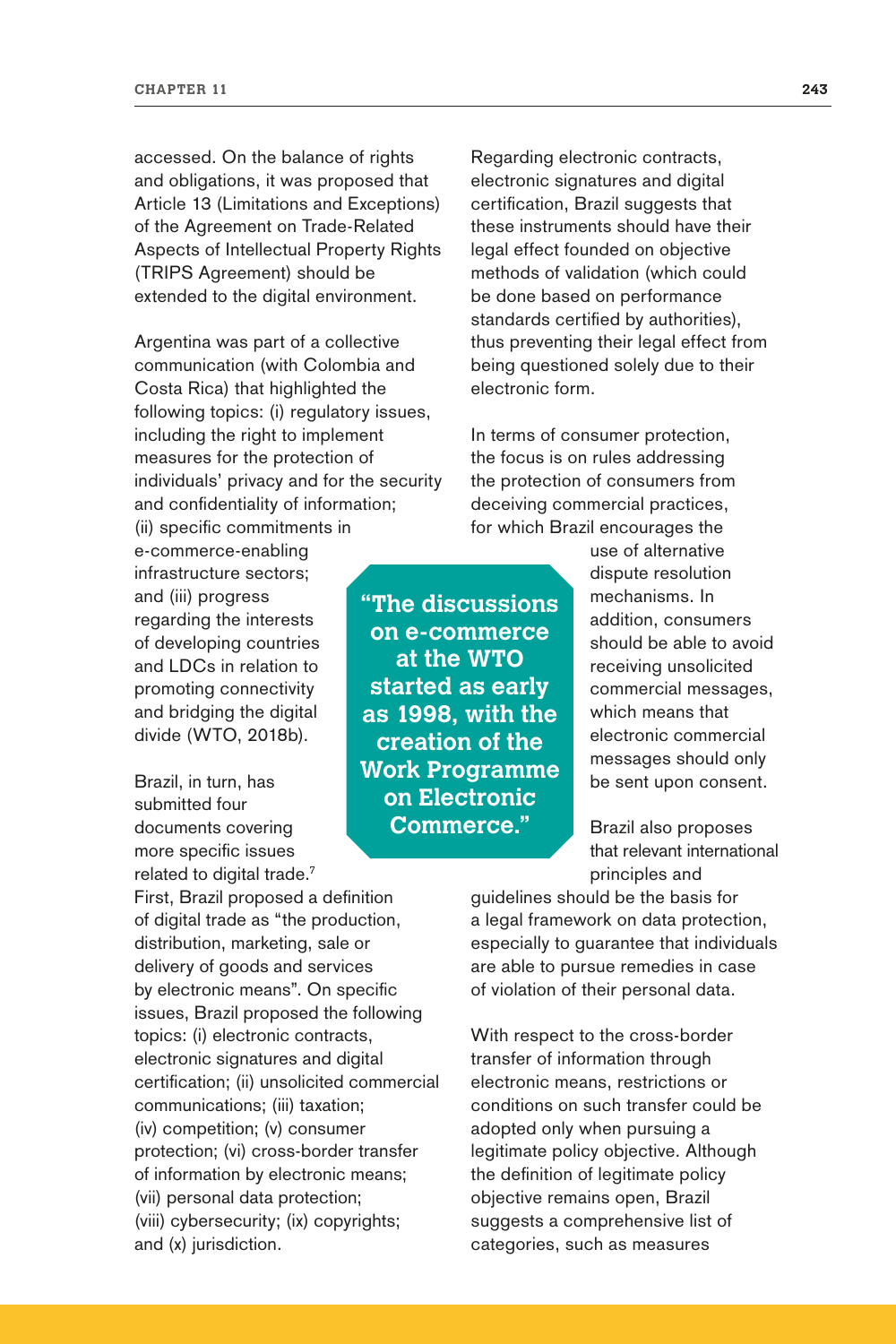involving: (i) protection of public morals or public order; (ii) prevention of deceptive or fraudulent practices, or treatment regarding effects of a default on online contracts; (iii) protection of citizens', consumers' and medical patients' privacy in relation to the processing and dissemination of personal data and protection of confidentiality of individual records and accounts; (iv) ensuring safety; (v) cybersecurity; and (vi) counteraction and prevention of terrorism and violations of criminal law.

Brazil also suggests that, in order to enforce national law, access to information and data shall not be denied based on the "lack of national jurisdiction". Finally, Brazil clarifies that no customs duties shall be applied to electronic transactions, but no limitations shall be adopted on the implementation of internal charges and fees by WTO members.

## **MERCOSUR**

Although MERCOSUR does not have a common regulation on digital trade, Resolution GMC no. 24/2001 created the Working Subgroup on Electronic Commerce (SGT 13). SGT 13 determines priority issues to consider for intraregional relations and for external relations, particularly with, but not limited to, the European Union and the WTO.

SGT 13 met every year from its creation until 2010. It resumed meetings in 2017 and 2018. Members achieved noteworthy results when they met three or four times a year. For instance, between 2004 and 2006, Resolutions on consumer access to information, efficacy of electronic contracts and

e-signatures were adopted. Although the frequency of meetings has diminished over time, in 2017, SGT 13 resumed proposing negotiations for a future protocol, which would encompass not only e-signatures and electronic authentication methods (previously regulated), but also data localization, unsolicited electronic messages, data protection, transfer of data for commercial purposes and consumer protection. SGT 13 has not yet adopted such a Protocol.

MERCOSUR has created the Group for the Digital Agenda to advance the discussions on the digital economy and e-commerce that were initiated by SGT 13. E-commerce needs to be considered as a cross-cutting issue, as it requires the constant intervention and contribution of different ministries. The group also recognizes the great interest of the private sector, setting an open space for companies to contribute to the discussion.

In addition, in the dialogue between MERCOSUR and the Pacific Alliance, a Joint Action Plan was signed. It includes a Digital Agenda between the two blocs, promoting the exchange of information and good practices in order to develop e-commerce within the region.

Furthermore, MERCOSUR is advocating an e-commerce chapter in all its FTA negotiations, some of which include clauses already included in the Pacific Alliance and in the CPTPP.

The MERCOSUR-EU Agreement, which was concluded in 2019 but is not yet in force, includes a subsection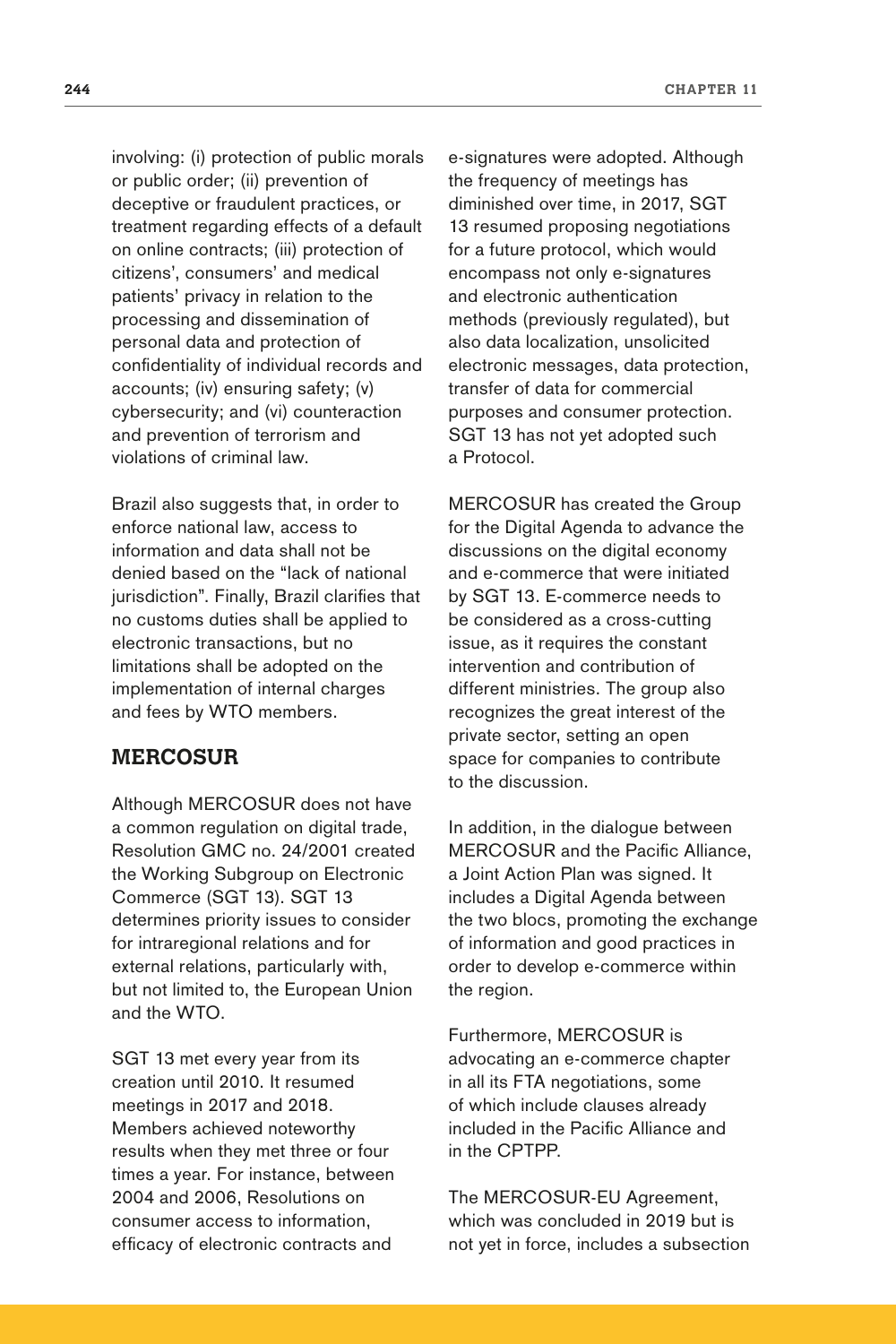on e-commerce (Articles 42–51) with definitions and some principles. For instance, and taking into account that the moratorium is still being discussed at the multilateral level, the Agreement establishes that neither party shall impose custom duties on electronic transmissions between a person of one party and a person of the other party (however, it does not preclude a party from imposing internal taxes, fees or other charges on electronic transmissions, provided that such taxes, fees or charges are imposed in a manner consistent with this Agreement).

In addition, although it establishes the principle of non-prior authorizations, the Agreement provides that nothing shall prevent a party from adopting or maintaining measures inconsistent with paragraph 1 to achieve a legitimate public policy objective in accordance with: (i) its right to regulate (Article 1.4); (ii) general exception (Article 48); (iii) security exceptions (Article 49); and (iv) prudential carve-outs (Article 36).

Furthermore the Agreement foresees the obligation to ensure that contracts can be concluded by electronic means, that no party could deny the legal effect and admissibility as evidence in legal proceedings of an electronic signature and electronic authentication service solely on the basis that the service is in electronic form, that all parties shall endeavour to protect end-users effectively against unsolicited direct marketing communications (but firms are allowed to send direct marketing communications if they have consumer's contact details in the context of the sale of a product or service for their own similar products or services).

Finally, in terms of consumer protection, parties commit to adopt or maintain measures that contribute to consumer trust, including measures that proscribe fraudulent and deceptive commercial practices. Such measure shall, inter alia, provide for: (i) the right of consumers to have clear and thorough information regarding the service and its provider; (ii) the obligation of traders to act in good faith and abide by honest market practices, including in response to questions by consumers; (iii) a prohibition of charging consumers for services not requested or for a period of time not authorized by the consumer; and (iv) access to redress for consumers to claim their rights. including as regards their right to remedies for services paid and not provided as agreed.

## **Conclusion**

Argentina and Brazil have embarked on a reform process of both domestic and international regulatory policies.

As already mentioned, e-commerce has been subject of discussion in MERCOSUR SGT 13. However, the results are disappointing in terms of regulatory practices or regulatory convergence in this sector, confined to a few initiatives and documents on e-signatures and consumer protection. In order to promote and enhance regulatory convergence among its MERCOSUR members, parties initially should recognize that MERCOSUR can offer the structure necessary to expand digital trade regulations in the region to issues such as data protection, data transfer, ISP liabilities, intellectual property and domain name disputes.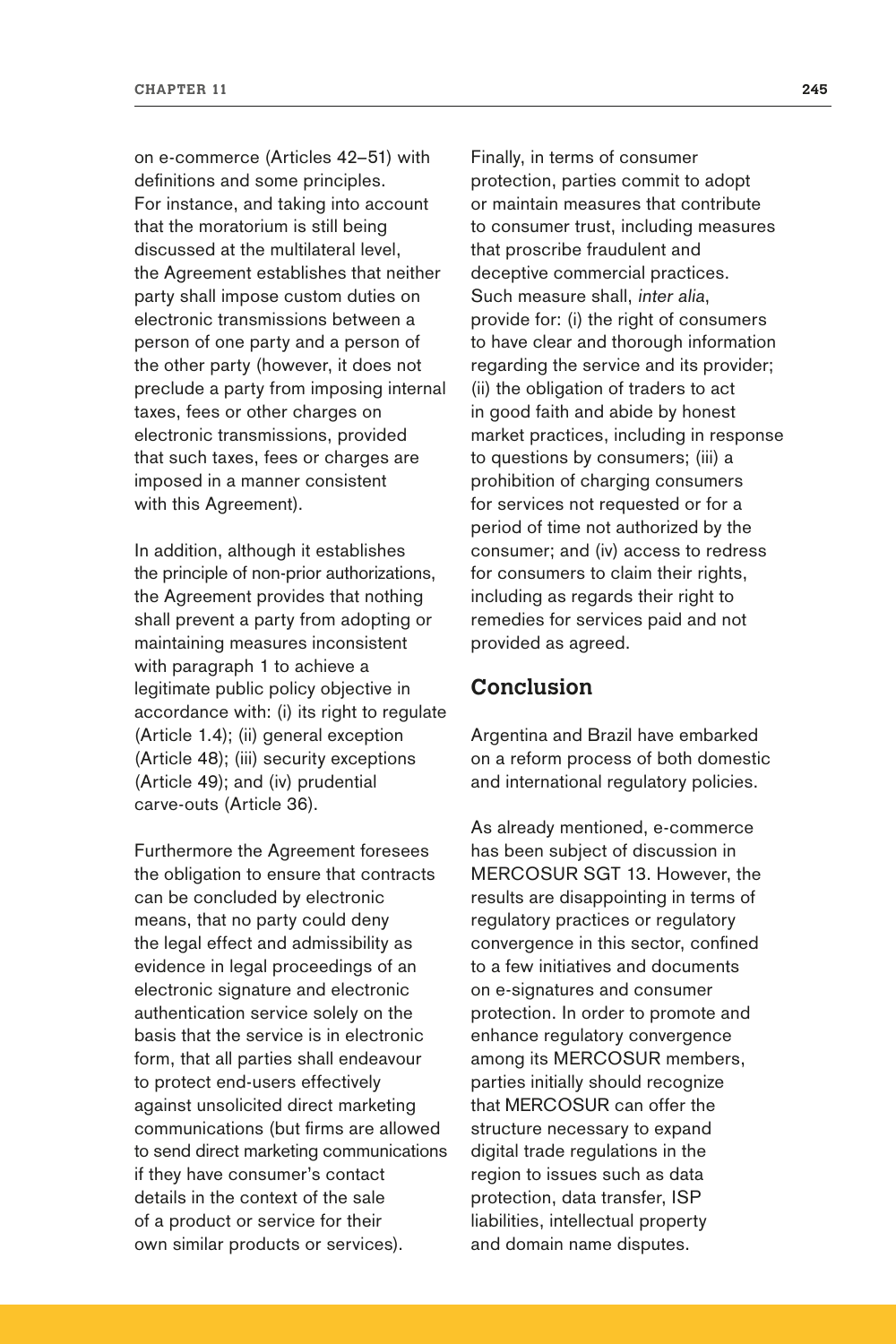In addition, Argentina and Brazil have presented separated contributions to the debate at the WTO, which reveals a lack of regional coordination on e-commerce regulatory initiatives, hindering regional businesses development and limiting foreign and domestic investment in a sector that has kept growing.

Furthermore, Argentina and Brazil have adopted different approaches internally, which creates a gap in terms of regulatory convergence between the two. For example, Brazil has already included specific rules related to freedom of expression and the internet service provider's civil liability in its regulation, while Argentina is still moving towards that. On net neutrality, Argentina and Brazil allow different types of exceptions: while in Brazil discrimination is possible when some condition previously predicted is found, in Argentina it can only occur with a judicial order.

On data protection, Brazil recently passed a data protection law similar to the European Union's GDPR, while Argentina passed a data protection law in 2000 and currently has a draft bill submitted to Congress, also inspired by the EU law. It appears that steps towards convergence on this topic is due to the influence of the GDPR, and not necessarily because both countries have made joint efforts to achieve this regulatory outcome.

The build-up of individual practices and regulations for e-commerce by the two countries reveals a lack of cooperation in this field, which will constrain investments and market expansion. Companies (and small companies particularly) require legal certainty, for example, on what happens with intellectual property on the internet, intermediaries' responsibility, taxes and data protection. In the end, however, convergence may occur thanks to FTAs, such as the MERCOSUR-EU Agreement that obligated MERCOSUR members to determine their common legal "floor" and take new regulatory commitments.

The voluntary and purposeful integration of Brazilian and Argentinean regulatory norms would send a signal to investors across the globe. E-commerce is not only about physical infrastructure (internet connection and the like) but also about legal infrastructure, which is critical for both companies and consumers. Reaching a cooperation agreement to regulate e-commerce activities and related services between the two countries would also reduce costs faced by companies and consumers. MERCOSUR still seems to be the best institutional option to put this forward.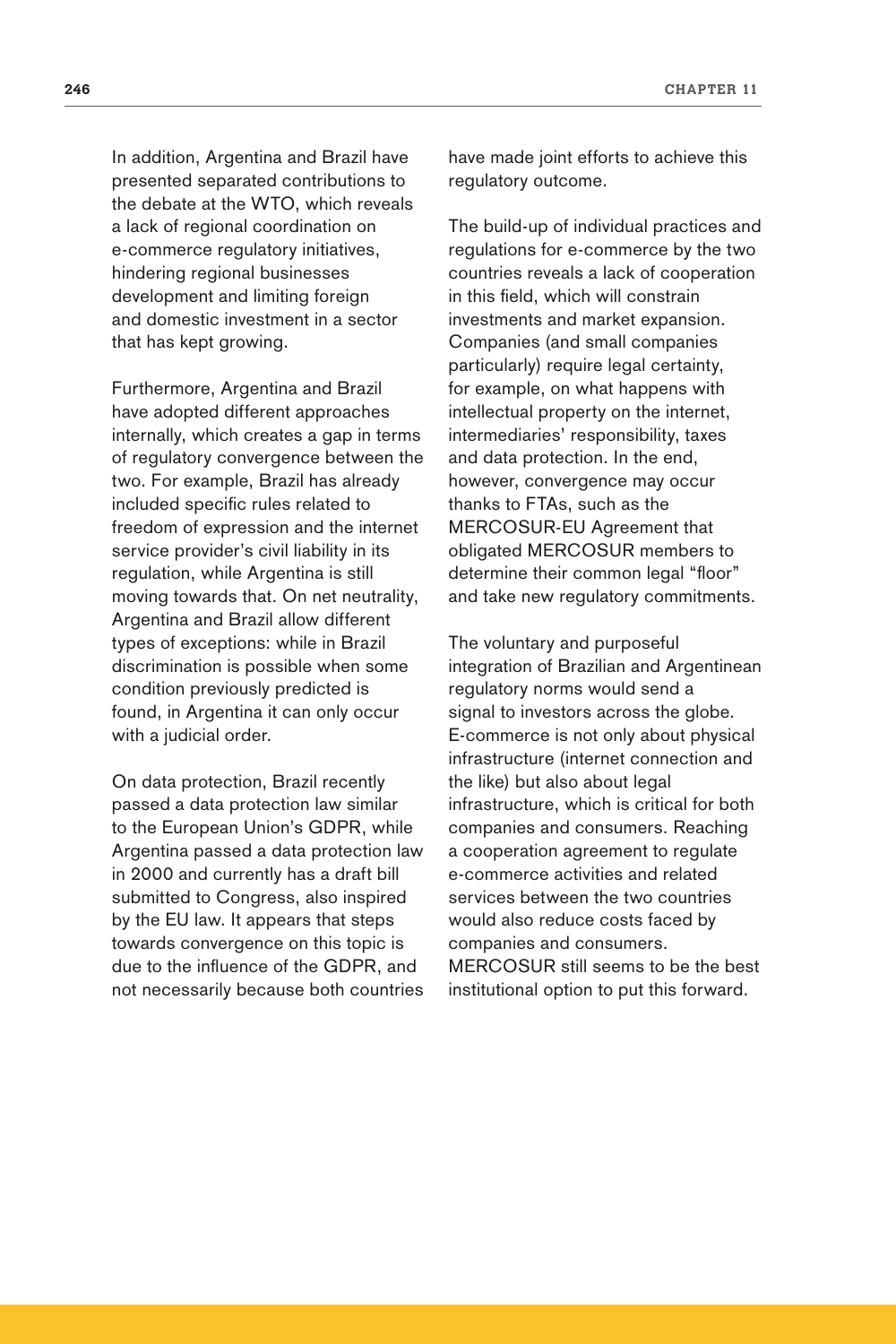## **Endnotes**

- <sup>1</sup> The "5-Modes" classification is explored in Ciurak and Ptashkina (2018).
- <sup>2</sup> These percentages are about constant internet users compared to the general population and the percentage of active paying consumers.
- <sup>3</sup> These include bilateral agreements signed by the United States with other countries and regional agreements such as TPP, CPTPP and USMCA.
- <sup>4</sup> Document circulated as Work Programme on Electronic Commerce, Draft Ministerial Decision of 13 December 2017, WT/ MIN(17)/W/6.
- <sup>5</sup> Document circulated as Joint Statement on Electronic Commerce, dated 25 January 2019, WT/L/1056.
- <sup>6</sup> The Communication of Brazil and Argentina was first submitted by Brazil as JOB/IP/19. In the revision submission (namely, INF/ECOM/16/Rev.1, first circulated as Joint Statement on Electronic Commerce: Electronic Commerce and Copyright, Communication from Brazil and Argentina, dated 24 September 2018, JOB/GC/200/Rev.1), Argentina joined as co-sponsor. The Communication from Argentina, Brazil and Paraguay was circulated as WTO Work Programme on Electronic Commerce: Electronic Signatures, Communication from Argentina, Brazil and Paraguay, dated 21 December 2016, JOB/GC/115.

<sup>7</sup> Those documents include: Joint Statement on Electronic Commerce, Communication from Brazil, dated 30 April 2019, INF/ ECOM/27; Exploratory Work on Electronic Commerce, Non-Paper from Brazil, dated 11 April 2018, INF/ECOM/3, first circulated as JOB/GC/176; Joint Statement on

Electronic Commerce, Communication from Brazil, dated 30 October 2018, INF/ ECOM/17, first circulated as JOB/GC/203; Work Programme on Electronic Commerce, Non-Paper from Brazil, dated 20 July 2016, JOB/GC/98.

## **References**

ABCOMM (2018), Interview for Ecommerce Foundation, CACE, "Estudio Anual de Comercio Electrónico".

Cámara Argentina de Comercio Electrónico (CACE) (2018), "Durante el Primer semester el e-commerce en Argentina creció um 66% más que el mismo período del año anterior". [https://www.cace.org.ar/noticias-durante-el](https://www.cace.org.ar/noticias-durante-el-primer-semestre-el-ecommerce-en-argentina-crecio-un-66-mas-que-el-mismo-periodo-del-ano-anterior)[primer-semestre-el-ecommerce-en-argentina](https://www.cace.org.ar/noticias-durante-el-primer-semestre-el-ecommerce-en-argentina-crecio-un-66-mas-que-el-mismo-periodo-del-ano-anterior)[crecio-un-66-mas-que-el-mismo-periodo-del](https://www.cace.org.ar/noticias-durante-el-primer-semestre-el-ecommerce-en-argentina-crecio-un-66-mas-que-el-mismo-periodo-del-ano-anterior)[ano-anterior](https://www.cace.org.ar/noticias-durante-el-primer-semestre-el-ecommerce-en-argentina-crecio-un-66-mas-que-el-mismo-periodo-del-ano-anterior)

Cessi Argentina (2018), La economía de la industria Argentina del Software. [http://](http://www.cessi.org.ar/comunicados/docs/Reporte-ECONOMICO-Fundacion-FIEL-CESSI.pdf) [www.cessi.org.ar/comunicados/docs/](http://www.cessi.org.ar/comunicados/docs/Reporte-ECONOMICO-Fundacion-FIEL-CESSI.pdf) [Reporte-ECONOMICO-Fundacion-FIEL-](http://www.cessi.org.ar/comunicados/docs/Reporte-ECONOMICO-Fundacion-FIEL-CESSI.pdf)[CESSI.pdf](http://www.cessi.org.ar/comunicados/docs/Reporte-ECONOMICO-Fundacion-FIEL-CESSI.pdf)

Ceurvels, M. (2018), Latin America Ecommerce 2018 Digital Buyer Trends for Argentina, Brazil and Mexico. [https://www.](https://www.emarketer.com/content/latin-america-ecommerce-2018) [emarketer.com/content/latin-america](https://www.emarketer.com/content/latin-america-ecommerce-2018)[ecommerce-2018](https://www.emarketer.com/content/latin-america-ecommerce-2018)

Ciurak, D. and Ptashkina, M. (2018), The Digital Transformation and the Transformation of International Trade, RTA Exchange, Geneva: ICTSD and IDB.

Duberstein, B. (2018), "Better e-commerce buy: JD.com or MercadoLibre?", The Motley Fool. [https://www.fool.com/](https://www.fool.com/investing/2018/02/06/better-e-commerce-buy-jdcom-vs-mercadolibre.aspx) [investing/2018/02/06/better-e-commerce](https://www.fool.com/investing/2018/02/06/better-e-commerce-buy-jdcom-vs-mercadolibre.aspx)[buy-jdcom-vs-mercadolibre.aspx](https://www.fool.com/investing/2018/02/06/better-e-commerce-buy-jdcom-vs-mercadolibre.aspx)

Ebit (2019), Webshoppers Report, 37th Edition. [http://abcasa.org.br/webshoppers/](http://abcasa.org.br/webshoppers/Webshoppers_37.pdf) [Webshoppers\\_37.pdf](http://abcasa.org.br/webshoppers/Webshoppers_37.pdf)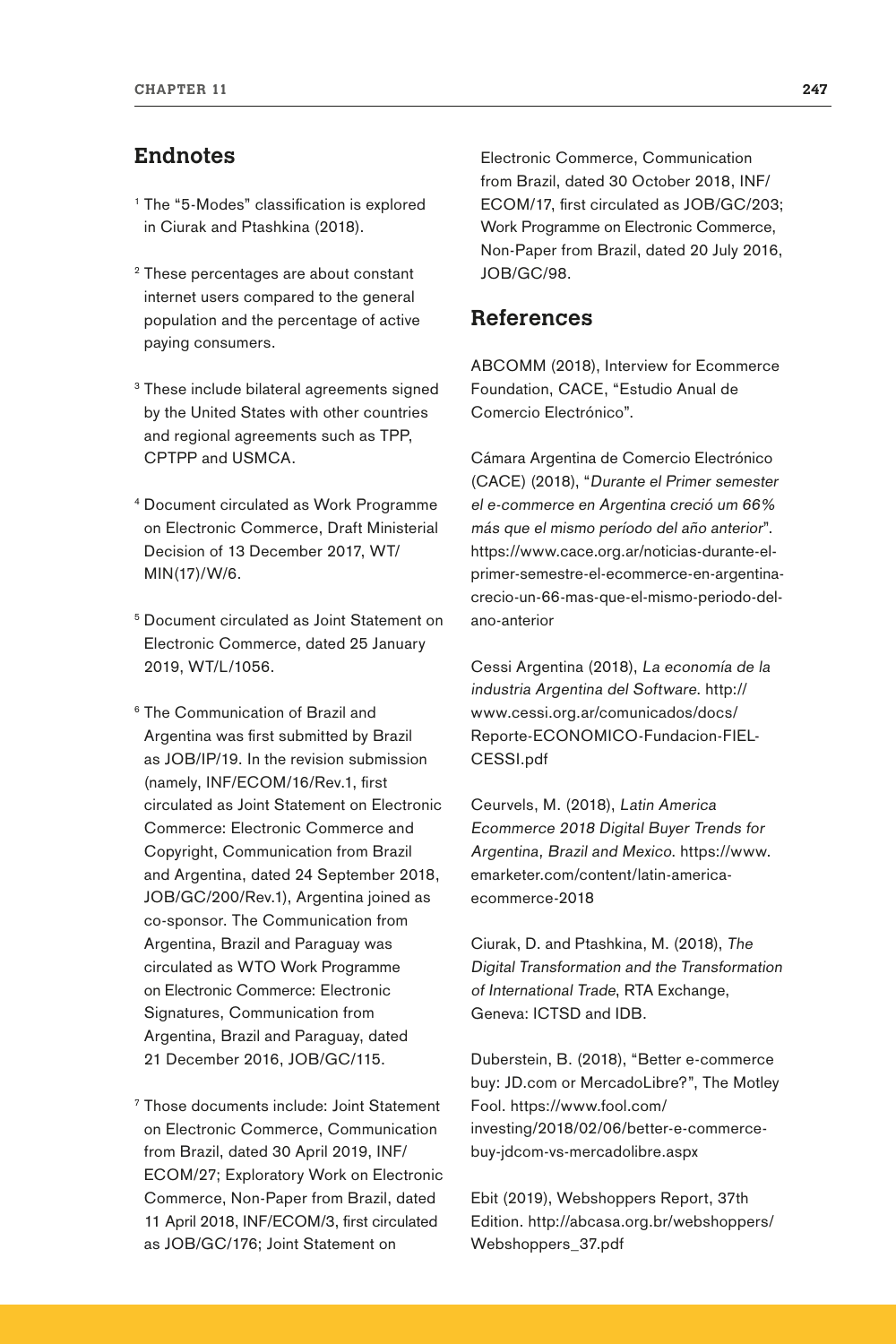Ecommerce Foundation (2018), LATAM E-commerce Report 2018.

EOS Intelligence (2013), E-commerce in Brazil – Marred by Political and Social Influences. [https://www.eos-intelligence.](https://www.eos-intelligence.com/perspectives/consumer-goods-retail/e-commerce-in-brazil-marred-by-political-and-social-influences/) [com/perspectives/consumer-goods-retail/](https://www.eos-intelligence.com/perspectives/consumer-goods-retail/e-commerce-in-brazil-marred-by-political-and-social-influences/)  [e-commerce-in-brazil-marred-by-political](https://www.eos-intelligence.com/perspectives/consumer-goods-retail/e-commerce-in-brazil-marred-by-political-and-social-influences/)[and-social influences/](https://www.eos-intelligence.com/perspectives/consumer-goods-retail/e-commerce-in-brazil-marred-by-political-and-social-influences/)

Mercado Libre (2018), Sustainability Report. [http://investor.mercadolibre.com/static-files/](http://investor.mercadolibre.com/static-files/b4f4df6f-2daa-40a6-8502-ef37308b260b ) [b4f4df6f-2daa-40a6-8502-ef37308b260b](http://investor.mercadolibre.com/static-files/b4f4df6f-2daa-40a6-8502-ef37308b260b )

Sociedade Brasileira de Varejo e Consumo (SBVC) (2018), Ranking E-Commerce 2018 Report.

Statista (2019), Number of e-commerce users in Argentina from 2017 to 2023 (in millions), March 2019. [https://www.statista.](https://www.statista.com/statistics/251660/e-commerce-users-in-argentina/) [com/statistics/251660/ e-commerce-users](https://www.statista.com/statistics/251660/e-commerce-users-in-argentina/)[in-argentina/](https://www.statista.com/statistics/251660/e-commerce-users-in-argentina/)

Stile, E. and Fernandez, D. (2016), "Argentina", in The Internet: Laws and Regulatory Regimes (2nd Edition). [https://](https://www.marval.com/archive/a_newsletters/doc/stile.pdf) [www.marval.com/archive/a\\_newsletters/](https://www.marval.com/archive/a_newsletters/doc/stile.pdf) [doc/stile.pdf](https://www.marval.com/archive/a_newsletters/doc/stile.pdf)

SWS Consulting (2018), E-commerce Handbook 2018: LATAM Focus. [https://](https://www.slideshare.net/AriDavidoff/ecommerce-handbook-2018) [www.slideshare.net/AriDavidoff/](https://www.slideshare.net/AriDavidoff/ecommerce-handbook-2018) [ecommerce-handbook-2018](https://www.slideshare.net/AriDavidoff/ecommerce-handbook-2018)

United Nations Industrial Development Organization (UNIDO) (2017), "Inclusive and Sustainable Industrial Development", Working Paper Series WP 14 | 2017, National Report on E-commerce Development in Brazil.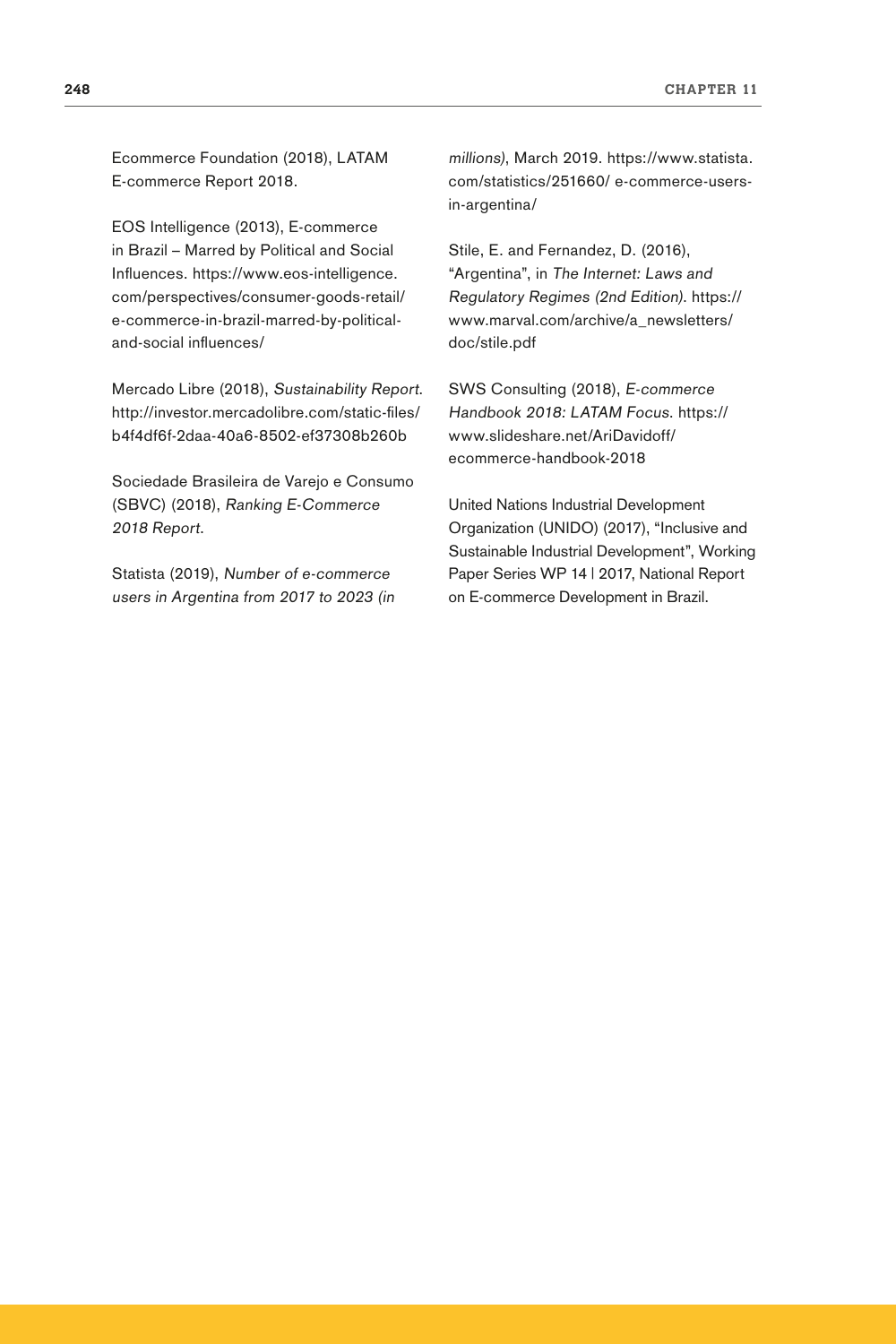World Trade Organization (WTO) (2018a), Examen Estadístico del Comercio Mundial, 2018.

World Trade Organization (WTO) (2018b), WTO Negotiations on Trade-Related Aspects of E-commerce: Elements of a Potential Approach Under the Framework of the

Joint Statement on Electronic Commerce, Communication from Argentina, Colombia and Costa Rica, dated 5 April 2018, INF/ECOM/1.

Worldline (2019), Argentina: Economy and e-Commerce. [https://onlinepayment](https://onlinepaymentacceptance.worldline.com/market/argentina/)  [acceptance.worldline.com/market/argentina/](https://onlinepaymentacceptance.worldline.com/market/argentina/)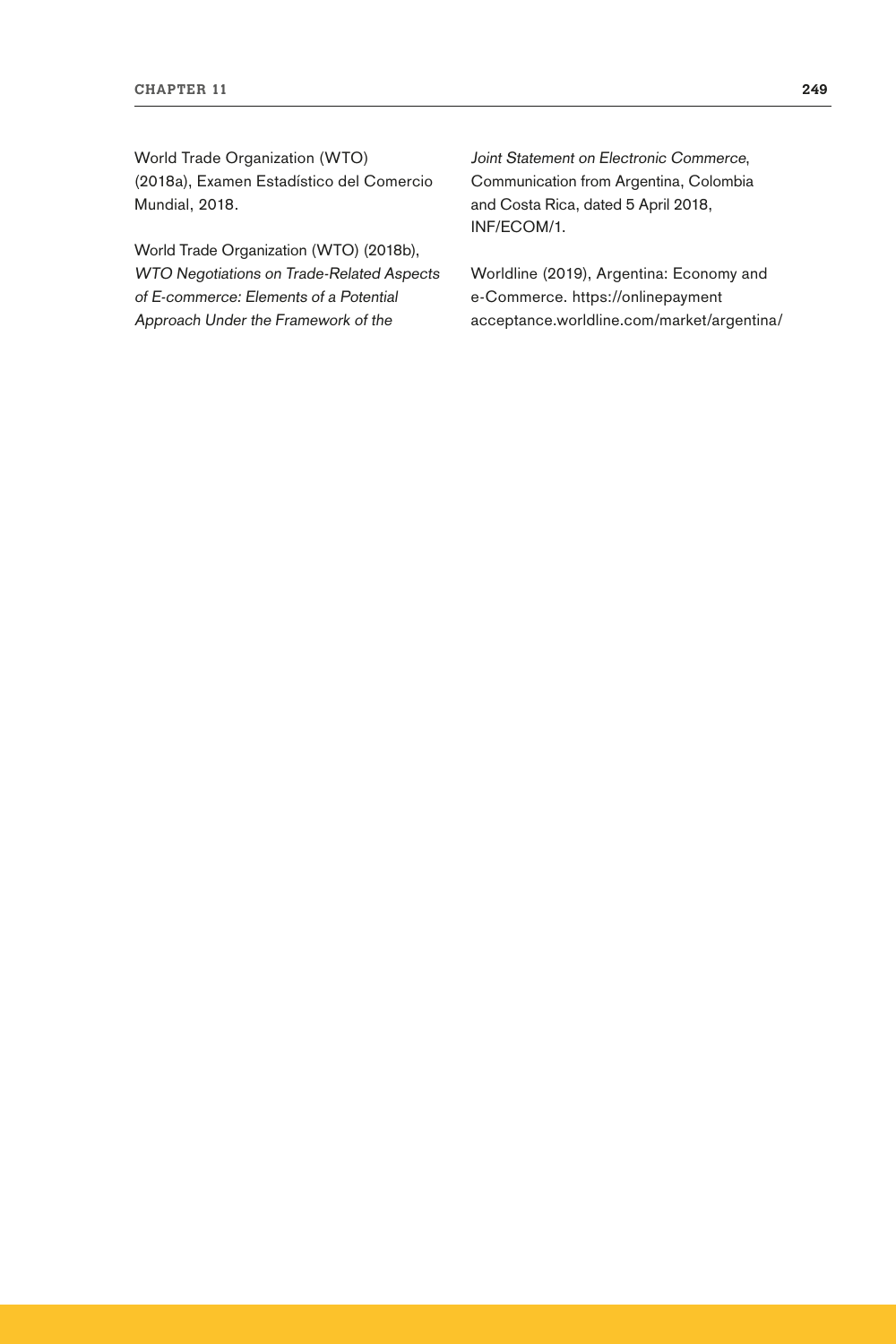## **Comments**



## **MARK WU\***

In recent years, Latin America has become one of the fastest growing markets in the world for e-commerce. Argentina and Brazil, both members of the Southern Common Market (MERCOSUR), are two of the region's major engines driving the development of the regional digital economy. In 2019, the two countries collectively accounted for more than half of the region's business-to-consumer (B2C) e-commerce.<sup>1</sup> Even as their governments change and their economies experience periodic slowdowns, both countries continue to march forward digitally. One recent ranking of the top global start-up hubs crowned São Paulo, Brazil, as the top city in Latin America, with Buenos Aires, Argentina, featuring as the only other Latin American city to rank among the top 50 worldwide.<sup>2</sup>

But it is not just the remarkable e-commerce revenue growth that has garnered the envy of other emerging economies. After all, as this volume highlights, e-commerce and digital trade are expanding rapidly throughout the developing world. Rather, it is the manner through which these two countries have managed to develop digital competitiveness that has attracted the attention of others. Given their recent histories of authoritarian rule, both countries have remained sensitive to civil society's

calls to protect individual data, privacy and human rights. Neither has engaged in crude forms of digital protectionism to effectively close off their markets and build up national champions. Yet, while they have championed openness, neither has fallen squarely in line with the liberal digital trade initiatives advanced by Australia, Japan, the United States and others. Nor have they ceded their markets to American or Chinese platforms. In short, both countries have sought to engage digital trade on their own terms.

At first glance, this gambit may appear to be paying off. Mercado Libre, based in Argentina, is the region's most popular e-commerce site. In Brazil, homegrown B2W is another leading e-commerce marketplace. Whereas e-commerce in much of the rest of the world is dominated by the likes of Alibaba, Amazon, eBay or one of their locally backed companies, Argentina and Brazil have both proven that it is possible for governments to cultivate the right conditions for domestic technology start-ups to acquire competitiveness in cross-border e-commerce and digital trade.

In their chapter, Professors Thorstensen and Delich make three important contributions towards

\* The contents of this commentary are the sole responsibility of the author and are not meant to represent the position or opinions of the WTO or its members.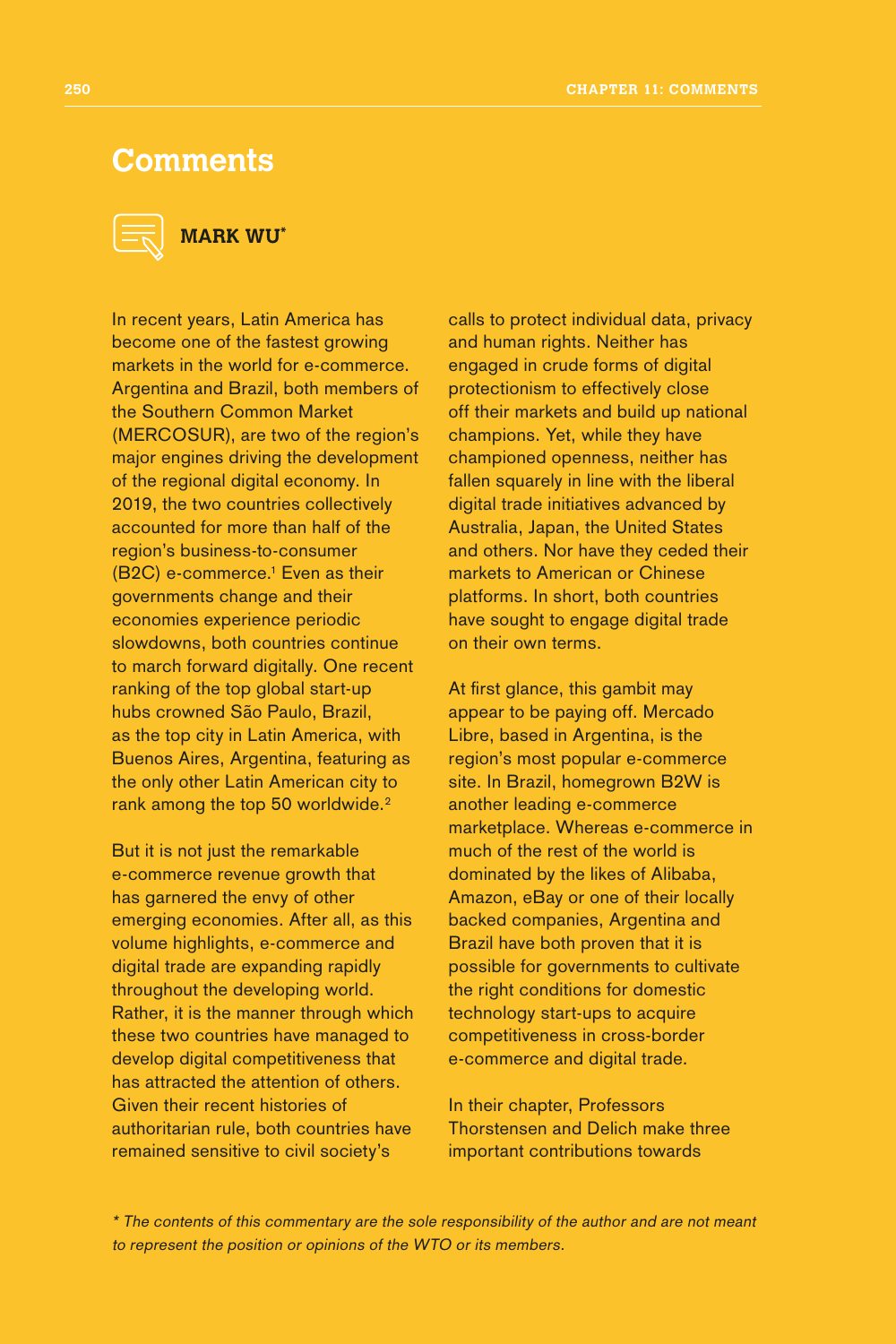helping us understand the development of e-commerce in Argentina and Brazil. They are worth highlighting, especially for other developing countries.

First, they emphasize the importance of robust regulatory reform. Both countries implemented a series of laws and regulatory frameworks to facilitate online transactions. In so doing, they provided reassurances to companies and consumers alike. What both sides of a transaction require are certainty over rules concerning nuts and bolts issues such as taxation, digital signatures,

use of personal data, returns, etc. Simply investing in physical infrastructure by laying cables and building cellular networks to support e-commerce, while a necessary precondition, is insufficient. Governments must also invest in adapting their laws and institutions to fit the digital era.

Second, Professors Thorstensen and Delich highlight the role of participation in external processes in influencing internal developments. Argentine and Brazilian

policies are shaped through policymakers' involvement in debates in international organizations as well as through their negotiations of free trade agreements (FTAs), most notably with the European Union. As was true of their experiences in other domains of global governance (e.g. anti-corruption, WTO dispute settlement), Argentina and Brazil both

**"Argentina and Brazil have both proven that it is possible for governments to cultivate the right conditions for domestic technology startups to acquire competitiveness in cross-border e-commerce and digital trade."**

benefited from knowledge derived through engagement with their counterparts in advanced economies.

Third, although MERCOSUR constitutes a vital component of Argentina's and Brazil's trade and economic policies, neither turned to MERCOSUR as the key forum for developing their policies. Instead, they pushed domestic regulatory reforms on their own terms, without necessarily seeking regional harmonization. While this may have allowed government officials to operate more in accord with Silicon Valley's

> mantra to "move fast and break things", Professors Thorstensen and Delich express a valid concern that this lack of regional coordination may hurt both countries in the longer run. In their closing paragraph, they speculate that the lack of a single digital market in MERCOSUR will prevent regional firms from acquiring the scale economies necessary to become competitive globally.

This raises the question of whether Argentina and Brazil are bound

to continue as success stories. Certainly, unlike many other parts of Latin America, they have succeeded in creating e-commerce platforms and technology ecosystems. Mercado Libre and B2W are rightly celebrated as examples of how homegrown firms can beat out global giants by better catering to local needs. Despite these successes, however, are these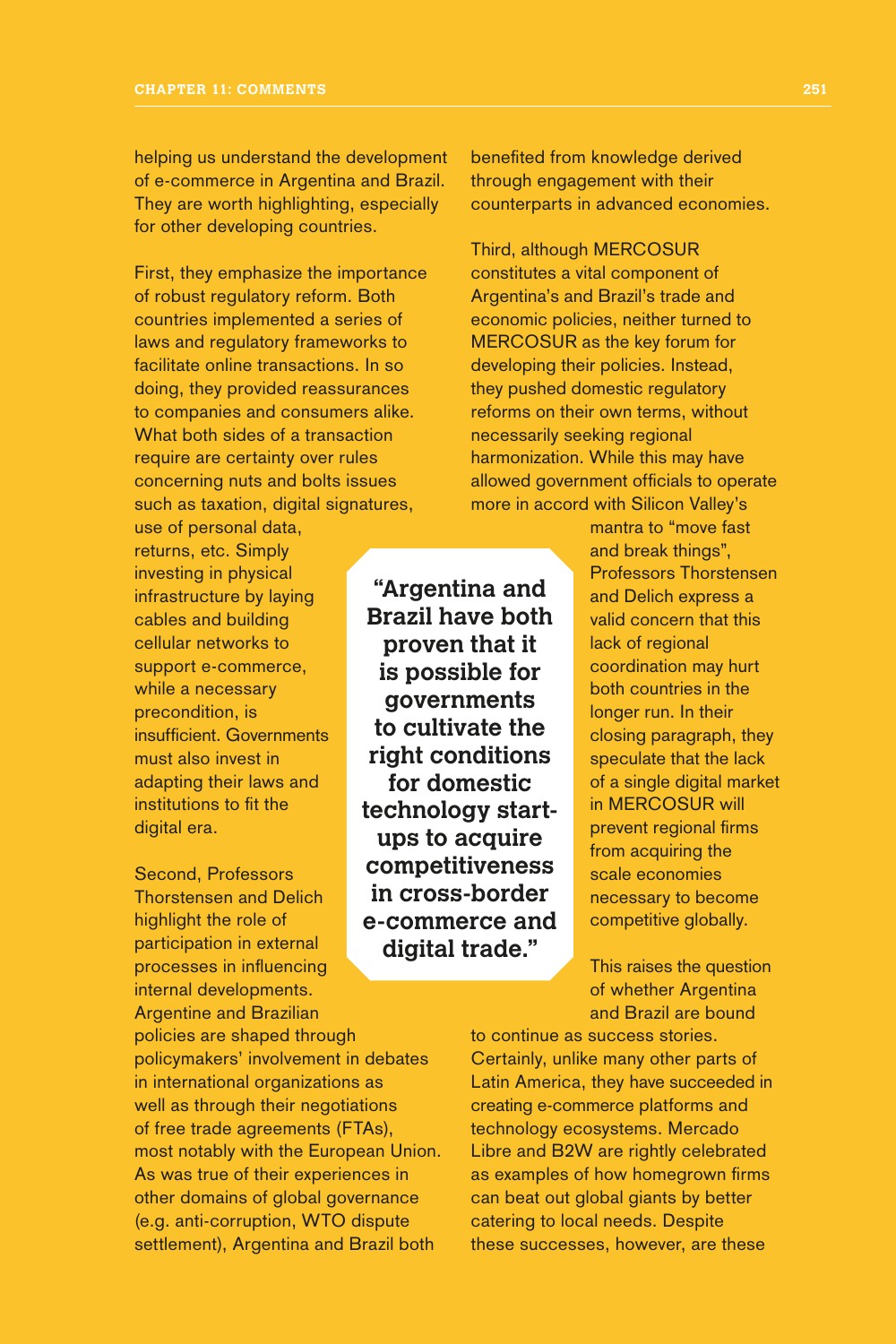countries nevertheless teetering on the edge of the digital version of a "middle income" trap?

Indeed, there are worrying signs that both countries may be losing ground relative to other parts of the developing world. Between 2014 and 2019, Brazil dropped 26 spots in the UNCTAD B2C E-commerce Index rankings to 74th place. Argentina declined even more, falling 36 spots to 85th place. Not only has China overtaken both countries, but so too have India, Thailand and Viet Nam.<sup>3</sup> Just as the industrial goods and electronics value chains eventually gravitated towards Asia, the same phenomenon may be also happening for digital.

Of course, the digital competition is just beginning. The vital lesson to be drawn from MERCOSUR, however, may well be the same one the region taught us in the late 20th century for industrial goods. In the end, investing in legal reform and active participation in multilateral institutions can only get a developing country so far. In order to compete against advanced economies and emerging Asian giants, developing countries elsewhere will need to invest heavily in human capital, stabilize macroeconomic conditions and achieve regional scale economies. Whether Argentina, Brazil or MERCOSUR has learned the lessons of its past remains to be seen. But the region must step up quickly if it is to remain competitive in a rapidly digitizing world.